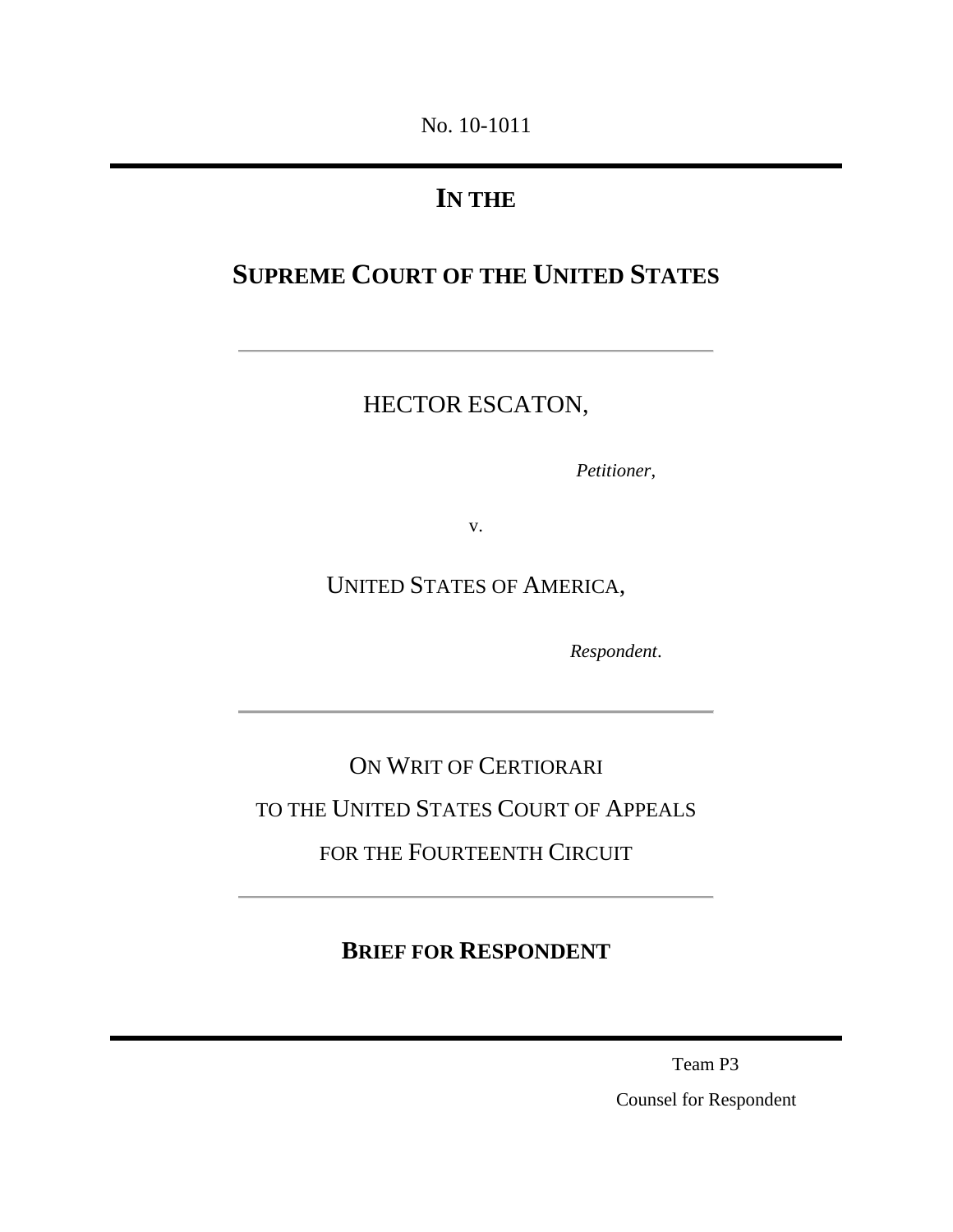### **TABLE OF CONTENTS**

| Page                                                                                                                                                                                                                                                                         |
|------------------------------------------------------------------------------------------------------------------------------------------------------------------------------------------------------------------------------------------------------------------------------|
|                                                                                                                                                                                                                                                                              |
|                                                                                                                                                                                                                                                                              |
|                                                                                                                                                                                                                                                                              |
|                                                                                                                                                                                                                                                                              |
|                                                                                                                                                                                                                                                                              |
|                                                                                                                                                                                                                                                                              |
|                                                                                                                                                                                                                                                                              |
|                                                                                                                                                                                                                                                                              |
| I.<br>The Fourteenth Circuit did not err in affirming the district court's decision to deny<br>Petitioner's motion to suppress because his Fourth Amendment rights were not violated<br>since no reasonable suspicion is required to conduct a forensic search of electronic |
| A. Petitioner's Fourth Amendment rights were not violated with the search of his electronic                                                                                                                                                                                  |
| B. Petitioner's Fourth Amendment rights were not violated with the search of his electronic<br>devices because there is a significant national security interest. 11                                                                                                         |
| II.<br>The government's requests for historical cell-site location information and for tower<br>dumps do not violate Petitioner's Fourth Amendment rights because the searches do not<br>reveal the privacies of Petitioner's life and comport with the Court's decision in  |
| A. Government collection of three-day records and historical cell-site location information<br>that amounts to fewer than seven total days of information on Petitioner does not violate                                                                                     |
| B. Government collection of 100 hours of historical cell-site location information does not                                                                                                                                                                                  |
| C. Government collection of CSLI records from tower dumps do not provide insight into<br>the intimate details of a person's movements and thus do not violate the Fourth                                                                                                     |
|                                                                                                                                                                                                                                                                              |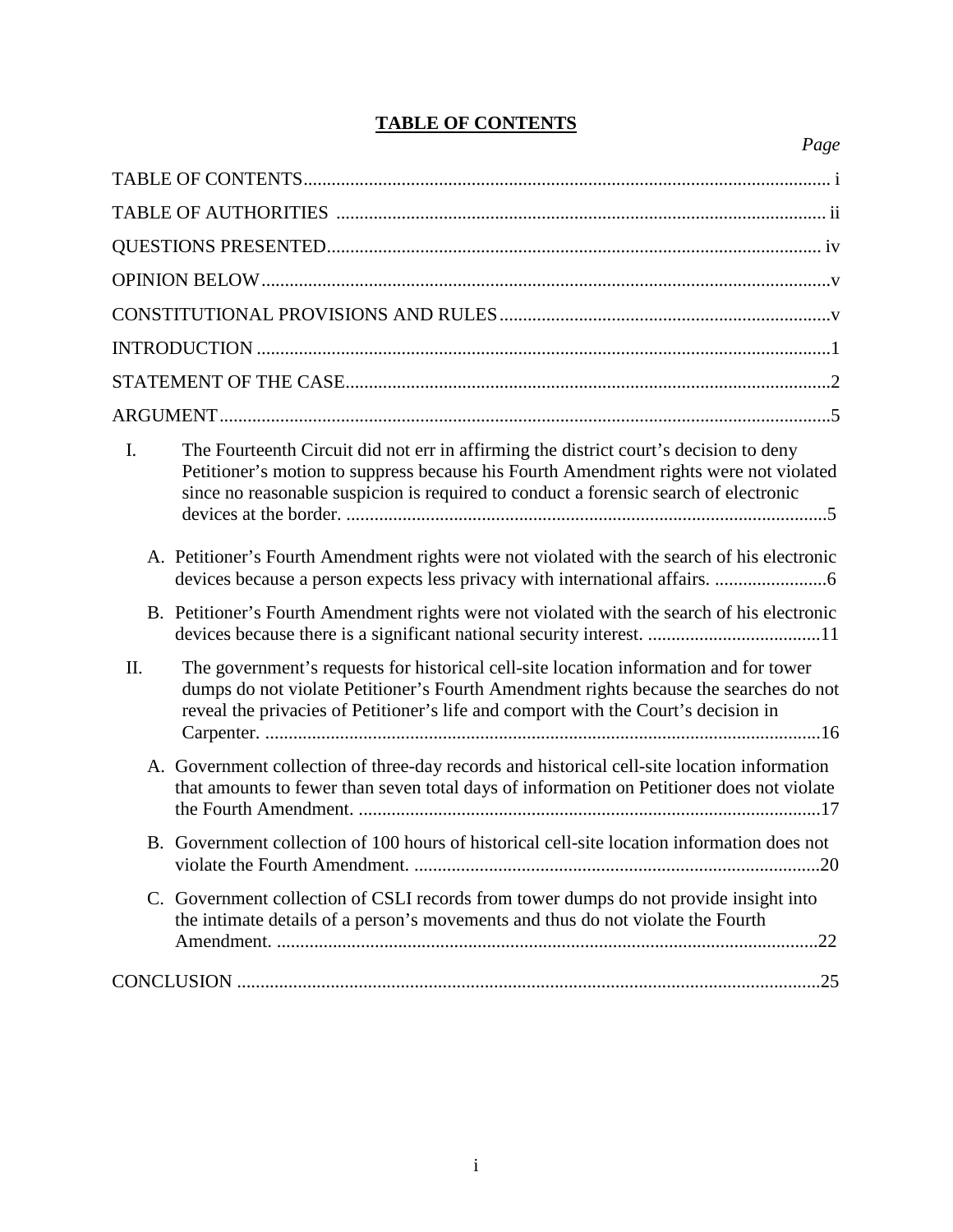### **TABLE OF AUTHORITIES**

# **United States Supreme Court Cases**  *Carpenter v. United States*, 138 S. Ct. 2206 (2018) ………………………………………. *passim United States v. Carroll*, 267 U.S. 132 (1925) ............................................................................. 14 *California v. Ciraolo,* 476 U.S. 207 (1986) ……………………………………………. 20, 21, 22 *United States v. Flores Montano*, 541 U.S. 149 (2004) ........................................................ *passim United States v. Jones,* 565 U.S. 400 (2012) ……………………………………………...…… 19 *Katz v. United States*, 389 U.S. 347 (1967) ............................................................................. 6, 20 *United States v. Knotts*, 460 U.S. 276 (1983) ………………………………….………. 19, 21, 23 *United States v. Miller*, 425 U.S. 435 (1976) …………………………………………... 23, 24, 25 *United States v. Montoya de Hernandez*, 472 U.S. 531 (1985) ........................................... 8, 9, 15 *United States v. Ramsey*, 431 U.S. 606 (1977) .................................................................... 6, 8, 13 *Riley v. California,* 573 U.S. 2477 (2014) ....................................................................... 10, 11, 12 *Smith v. Maryland*, 442 U.S. 735 (1979) ……………………………………….……… 23, 24, 25

### **United States Circuit Court Cases**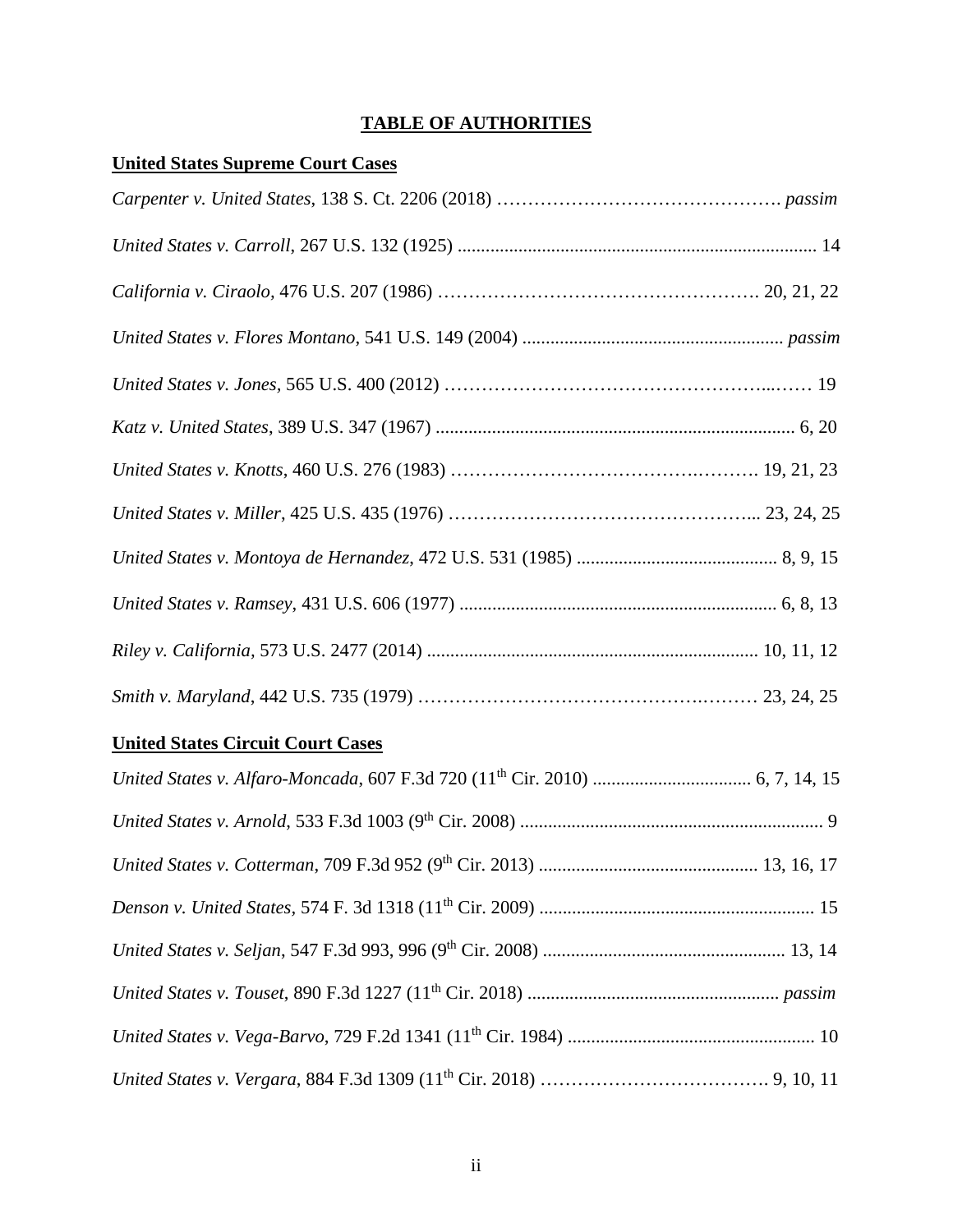*United States v. Villabona-Garnica*, 63 F.3d 1051 (11th Cir. 1995) ............................................ 10

### **Statutes**

| <b>Constitutional Provisions</b>                                                                                                                                     |
|----------------------------------------------------------------------------------------------------------------------------------------------------------------------|
|                                                                                                                                                                      |
| <b>Other Authority</b>                                                                                                                                               |
| Kim, Yule Protecting the U.S. Perimeter: Border Searches Under the Fourth Amendment, CRS                                                                             |
| Marc Goodman, "Crime has Gone High-Tech, and The Law Can't Keep Up," Wired (March 21,<br>2015) (found at https://www.wired.com/2015/03/geeks-guide-marc-goodman/) 22 |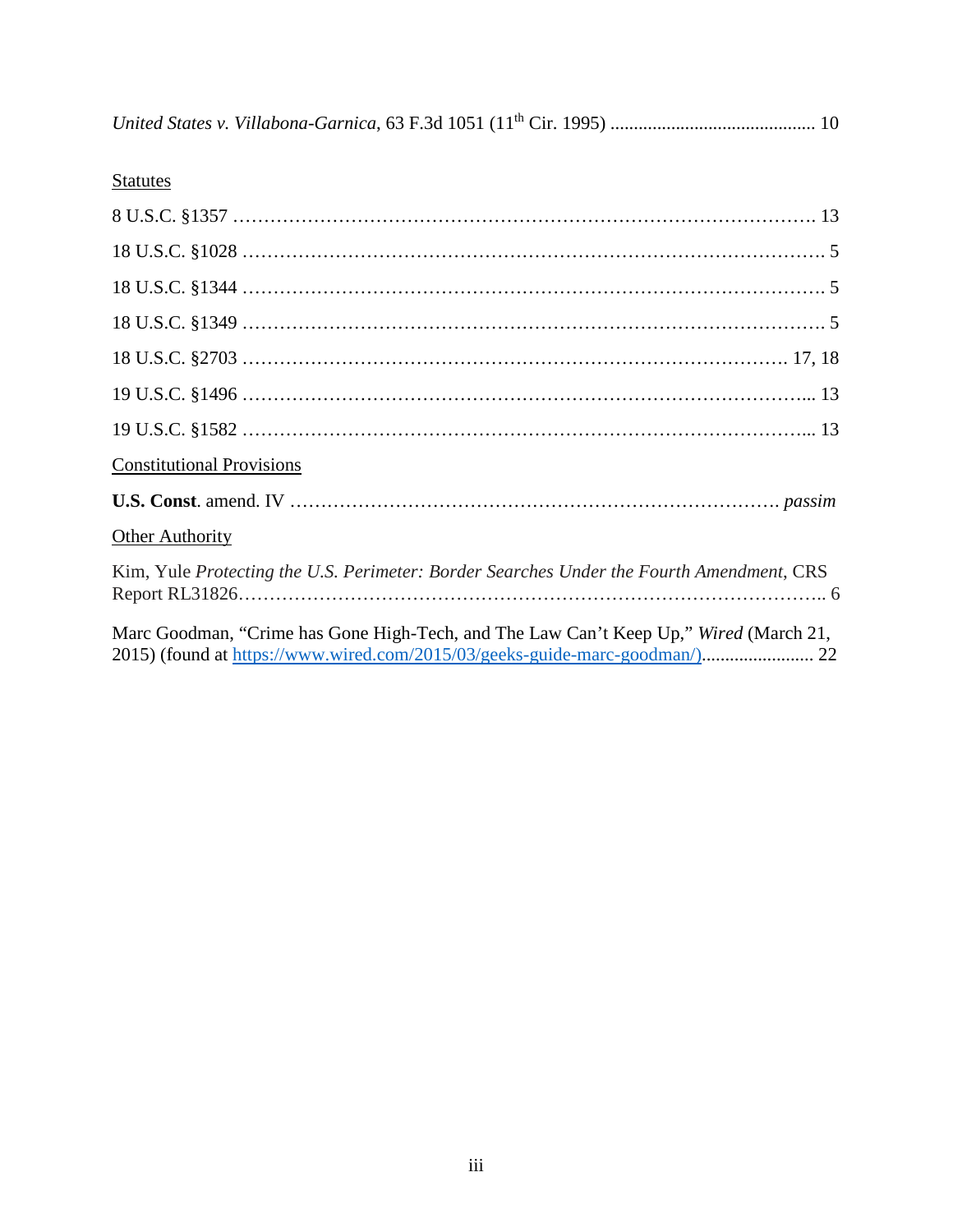#### **QUESTIONS PRESENTED**

- **I.** Did the Fourteenth Circuit err is affirming the District Court's decision denying the Motion to Suppress evidence finding that Cullen did not exceed the scope of the Border Exception and did not violate Petitioner's Fourth Amendment right against unreasonable search by admitting evidence after conducting a routine search at an international border?
- **II.** Does the request and acquisition of Petitioner's historical cell-site location information through a court order constitute a search and violate his Fourth Amendment rights when fewer than seven days' worth of information was collected?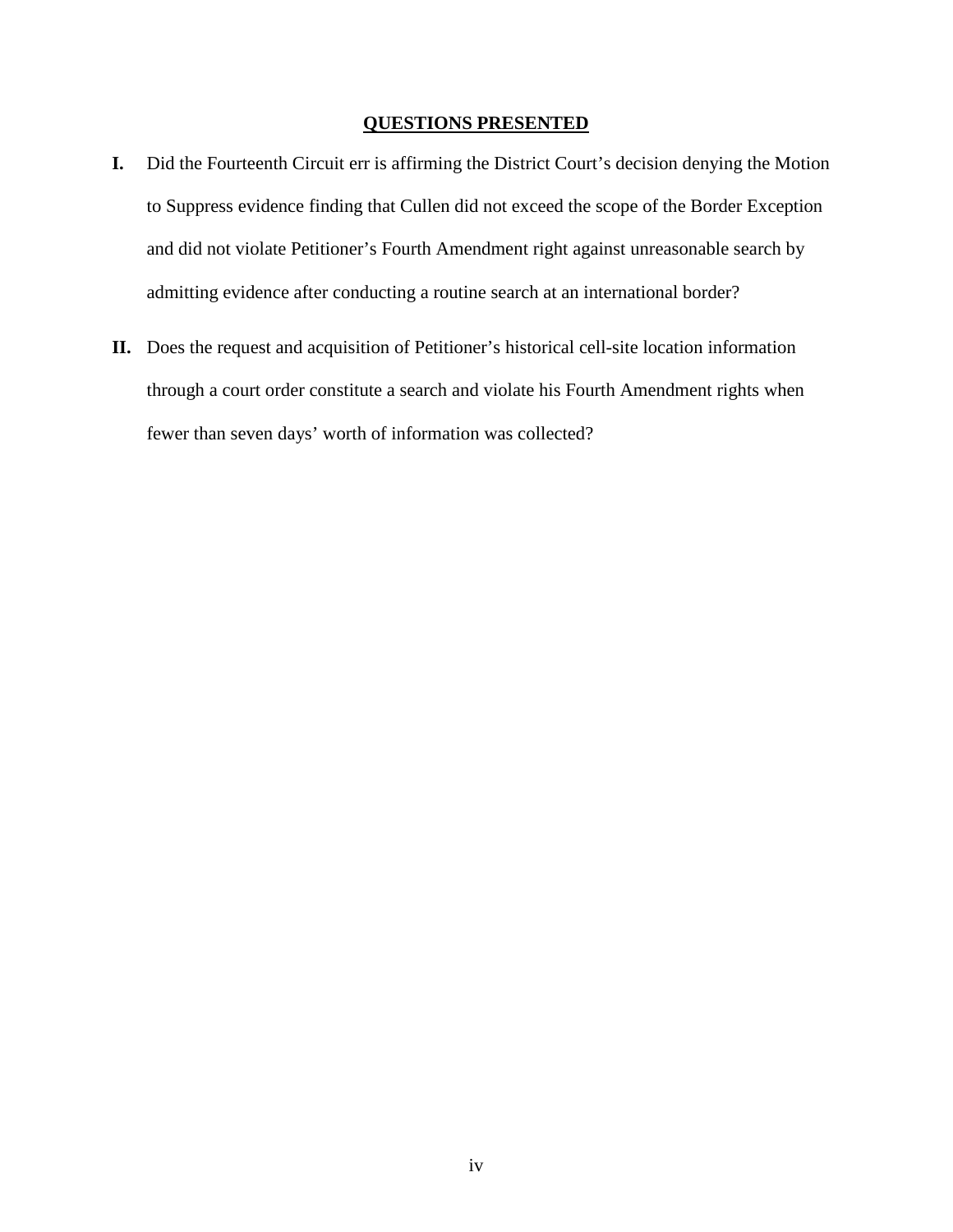#### **OPINION BELOW**

Respondent, United States of America, Appellant in *United States v. Escaton*, 1001 F.3d

1341 (14th Cir. 2021), before the United States Court of Appeals for the Fourteenth Circuit,

respectfully submit this brief on the merits and ask the Court to affirm the Fourteenth Circuit's decision below.

#### **CONSTITUTIONAL PROVISIONS AND RULES**

The Fourth Amendment to the United States Constitution provides:

The right of the people to be secure in their persons, houses, papers, and effects, against unreasonable searches and seizures, shall not be violates, and no warrants shall issue, but upon probable cause, supported by oath or affirmation, and particularly describing the place to be searched, and the persons or things to be seized.

U.S. Const. amend. IV.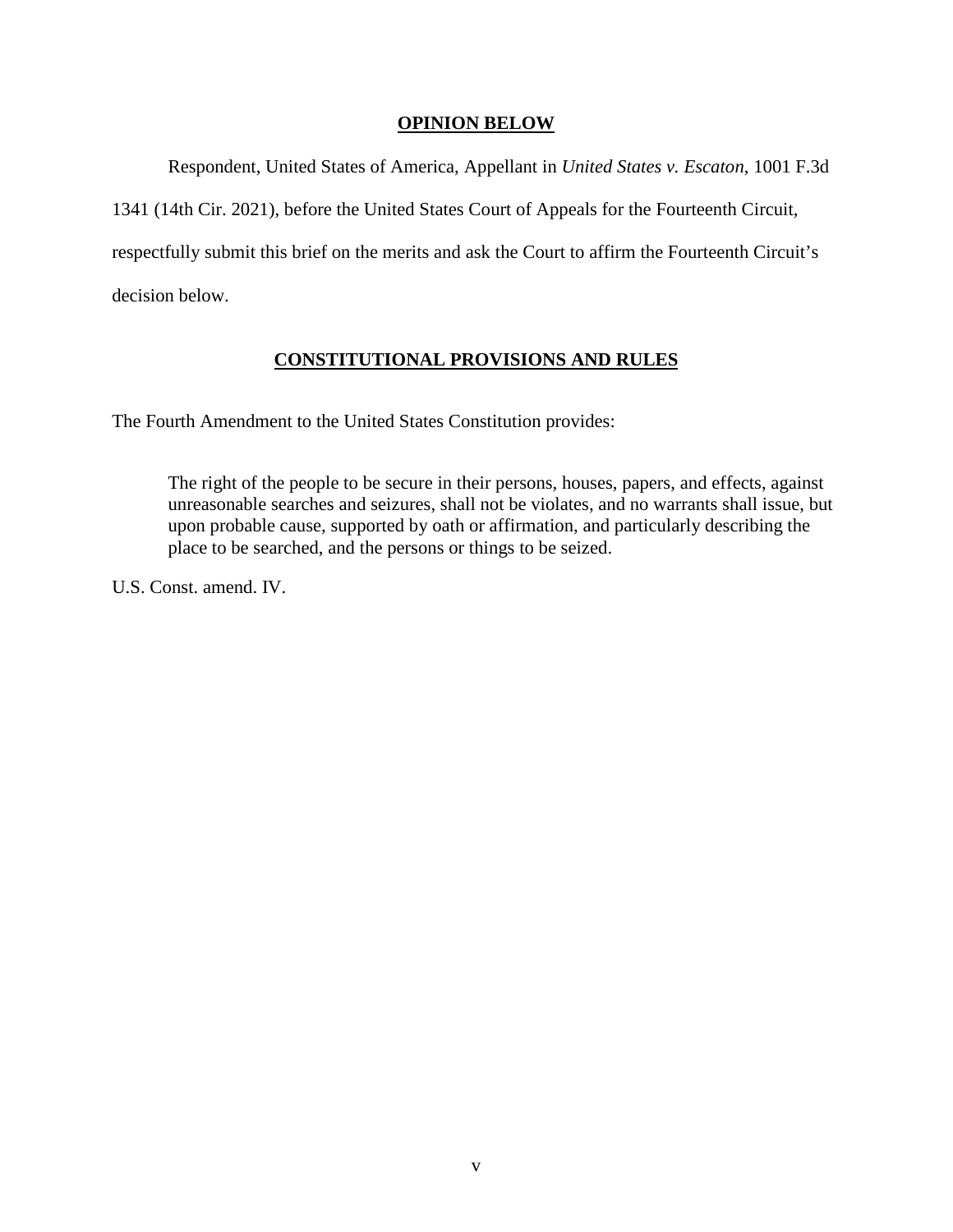#### **INTRODUCTION**

#### **Summary of the Argument:**

Because the Fourteenth Circuit did not err in upholding the District Court's ruling denying Escaton's Motion to Suppress evidence, the Respondent respectfully requests this Court uphold the decision of the Fourteenth Circuit.

Escaton's Fourth Amendment right against unreasonable searches was not violated since the search of his electronic devices was part of a routine border search that was conducted at an international border. Searches are deemed reasonable simply by the fact that they occur at the border. A person expects less privacy upon entering and exiting the United States than in his movements and affairs within the United States. There is also a heightened national security interest at an international border with monitoring what is entering and leaving the United States. Because the Government's interest in preventing the entry of unwanted persons and effects is at its zenith at the international border, border searches are generally deemed reasonable simply by virtue of the fact that they occur at the border. Officer Stubbs performed a routine border search upon Escaton's return back into the United States from Mexico. With Escaton returning back into the United States from an international location, it is not required that Stubbs have reasonable suspicion to be able to search his vehicle and belongings to be able to ensure the national safety of the United States. Therefore, the border exception applies, and this is not a violation of Escaton's Fourth Amendment right.

Nor do the government's requests for historical cell-site location information (CSLI) and for tower dumps violate Escaton's Fourth Amendment right against unreasonable searches and seizures. This is because the searches do not reveal the privacies of Escaton's life and comport with the Court's decision in *Carpenter*. Collection of three-day records does not provide law enforcement with enough information to reveal the intimate details of a person's private life.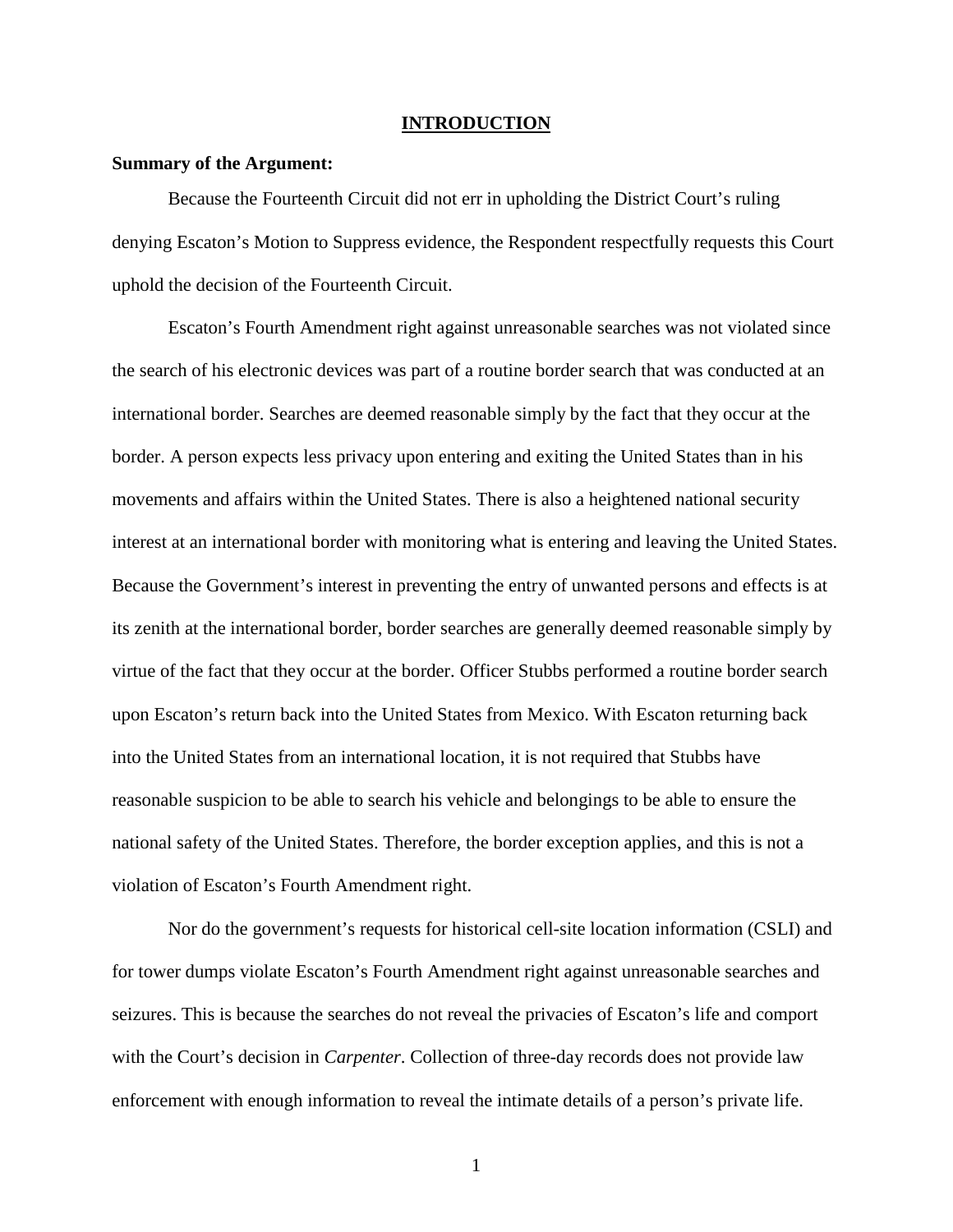Further, they are well within the limit established in *Carpenter.* The same applies to the collection of week day records when the information acquired is less than seven days of information. Finally, the acquisition of the tower dumps are not only not a search under *Carpenter,* but should be treated as business records under the third-party doctrine.

#### **STATEMENT OF THE CASE**

#### **Statement of Facts**

Petitioner, Mr. Hector Escaton, entered the United States from Mexico through West Texas, the state in which he maintains residency, at an official border checkpoint on September 25, 2019. R. at 2. A routine border search of Petitioner's car was conducted by Customs and Border Protection (CBP) Officer Ashley Stubbs ("Officer Stubbs"), who found three large suitcases in the back of the car. R. at 2. During the search, Officer Stubbs also found an iPhone, a laptop, three external hard drives, and four USB devices. R. at 2. After placing the iPhone on airplane mode and ensuring the laptop was not connected to a wireless service, Officer Stubbs manually searched both devices without assistive technology. R. at 2. Through his manual search he found a paper note below the keyboard of the laptop that read "Call Delores (201) 181-0981 \$\$\$." R. at 2. Officer Stubbs returned Petitioner's iPhone to him but detained the remaining electronic devices after recording the iPhone number. R. at 2-3.

While none of the electronics were password protected, Officer Stubbs found that certain folders on the laptop were password protected, along with the contents of the USB devices. R. at 3. This led him to transfer the electronics to Immigration and Customs Enforcement (ICE) into the care of Senior Special Agent & Computer Forensic Examiner, Theresa Cullen ("Cullen"). R. at 3. Senior Special Agent Cullen used forensic software to copy and scan the electronic devices, a process that takes several hours. R. at 3. At the conclusion of the scan she examined the results and found that the laptop held documents containing several bank account numbers and pins. R.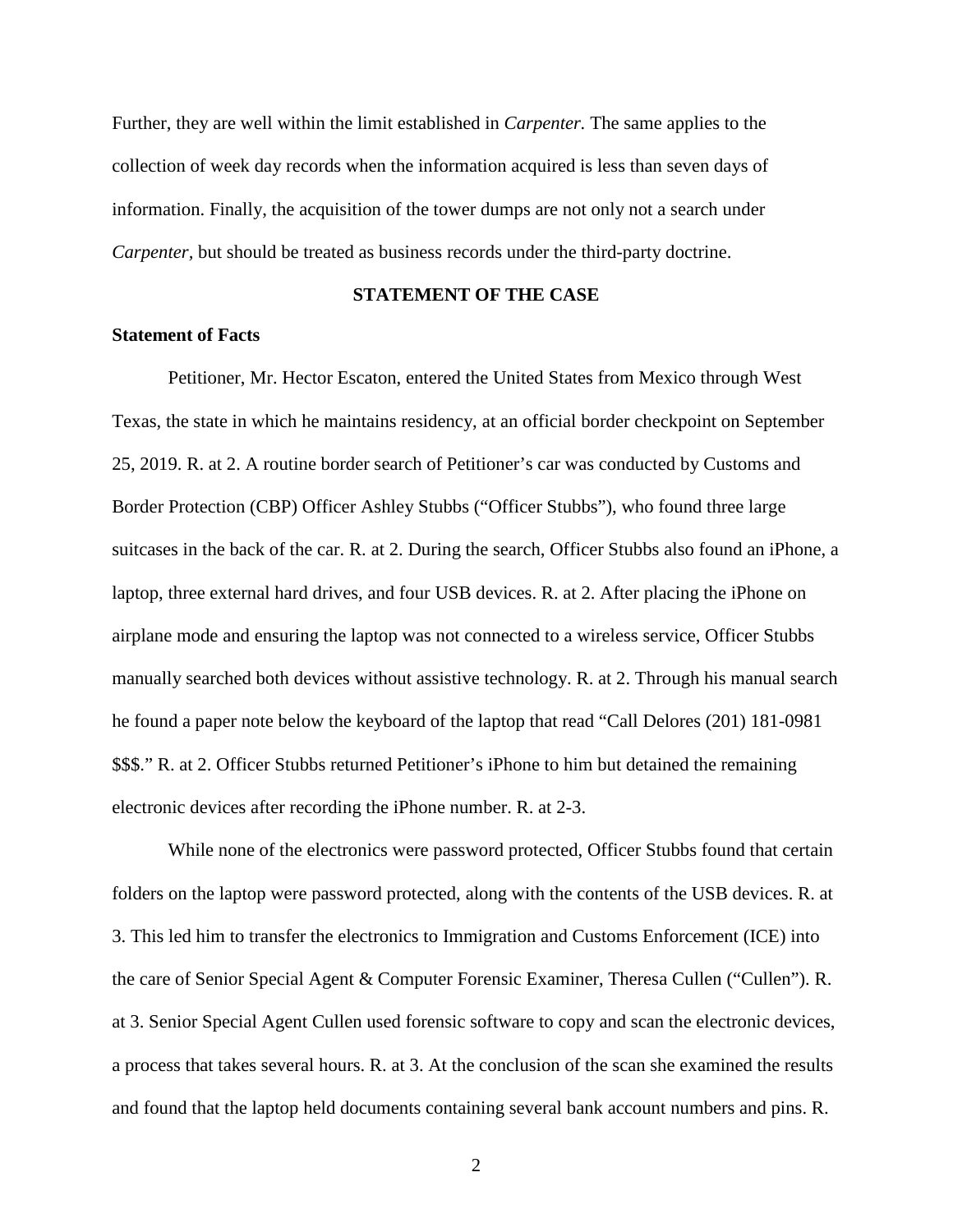at 3. Cullen also found traces of malware on the USB devices through her forensic scan. R. at 3. She did not find incriminating evidence on the hard drives, so she deleted those scans and reported her complete findings to Officer Stubbs. R. at 3.

Immediately upon receipt of the incriminating findings, CBP notified the Federal Bureau of Investigation (FBI). R. at 3. The FBI had an open investigation into incidents of "ATM skimming" of Mariposa Bank ATMs in Sweetwater in October 2018. R. at 3. Mariposa Bank owns several branches in Sweetwater, including the Boswell Street branch where the local branch manager discovered the ATM tampering. R. at. 3. Upon further inspection by an ATM engineer it became clear that malware had infected the Boswell Street ATMs through the USB port. R. at 3. The malware allowed the criminal to read information from customers who used the infected ATM terminal. R. at 3. An internal investigation revealed that four additional ATMs in Sweetwater had been used for skimming, along with three in neighboring town Escalante. R. at 3. Mariposa Bank was only able to determine that the skimming occurred in early October. R. at 4.

In addition to the ATMs in Sweetwater that were infected with malware, the internal investigation by Mariposa Bank revealed that two other ATMs in Sweetwater had foreign "skimmers" overlaying the debit card readers that also allowed the criminal to steal customer information. R. at 4. The final Sweetwater ATM was infected with more sophisticated malware that allowed the criminal to take out cash at the ATM. R. at 4. Mariposa Bank estimates \$50,000 in losses to both the bank and its customers as a result of the October 2018 ATM skimming. R. at 4. In addition to the monetary loss, hundreds of identities of Mariposa Bank customers were stolen. R. at 4. All of Mariposa Bank's findings were reported to the FBI. R. at 4.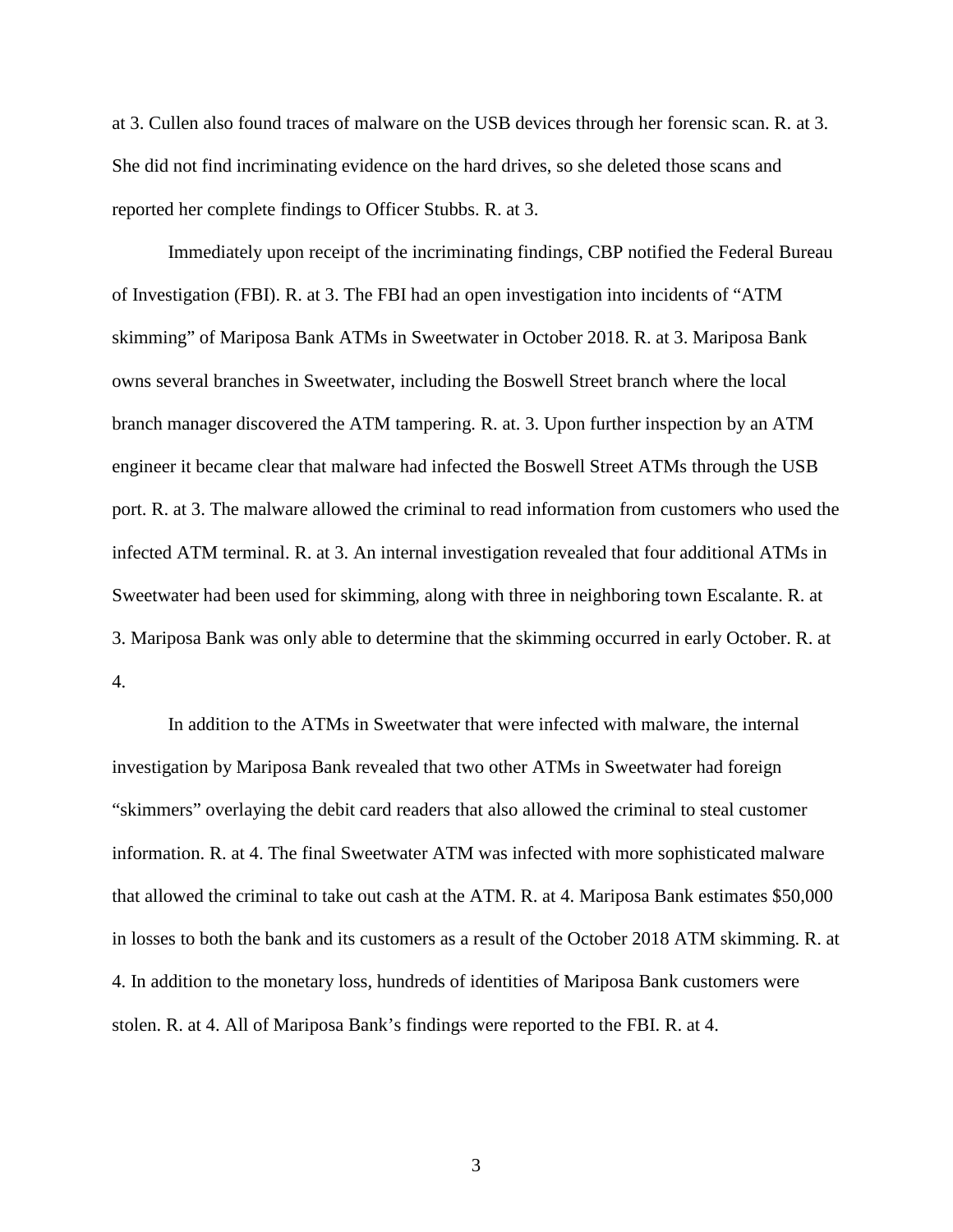Special Agent Catherine Hale of the FBI began an investigation into the connections between the forensic evidence found on Petitioner's electronics and that reported by Mariposa Bank. R. at 3. She had information on the malware used and surveillance photographs of a man in a black sweatshirt from near three of the ATMs, which she used to request three tower dumps from the cell sites near three Sweetwater ATMs for 30 minutes before and 30 minutes after the man in a black sweatshirt approached the ATMs. R. at 4. Because Agent Hale had Petitioner's information, including his iPhone number, from the CBP she discovered that his was one of the numbers generated from the three tower dumps. R. at 5. She was also able to determine that the malware found on the USB devices in Petitioner's possession was similar to the malware that infected the Mariposa ATMs in Sweetwater. R. at 5.

Based on this information, Agent Hale worked with U.S. Attorney Elsie Hughes to apply for court orders to obtain Petitioner's cell phone records. R. at 5. In her affidavit, Agent Hale notes that the cell towers in Escalante are not as accurate, as it is a small town, and the information collected is often only accurate within 1,000 feet of the individual. R. at 23. Despite this lower accuracy, Agent Hale states that the information collected would be pertinent to her investigation. R. at 25. A federal magistrate judge issued an order directing Petitioner's wireless carrier, Delos Wireless, to disclose the cell site records that correspond to Petitioner's phone number for the period of October 11, 2018 to October 13, 2018. R. at 18. The records placed Petitioner in the area of affected Sweetwater ATMs on October 12, 2018 but did not place him in the area of the Escalante ATMs during that period. R. at 5.

This made the government suspect that the "Delores" identified on the paper note in Petitioner's laptop may have been party to Petitioner's criminal activity. R. at 5. Upon request the magistrate judge issued an additional order to Delos Wireless to disclose cell site information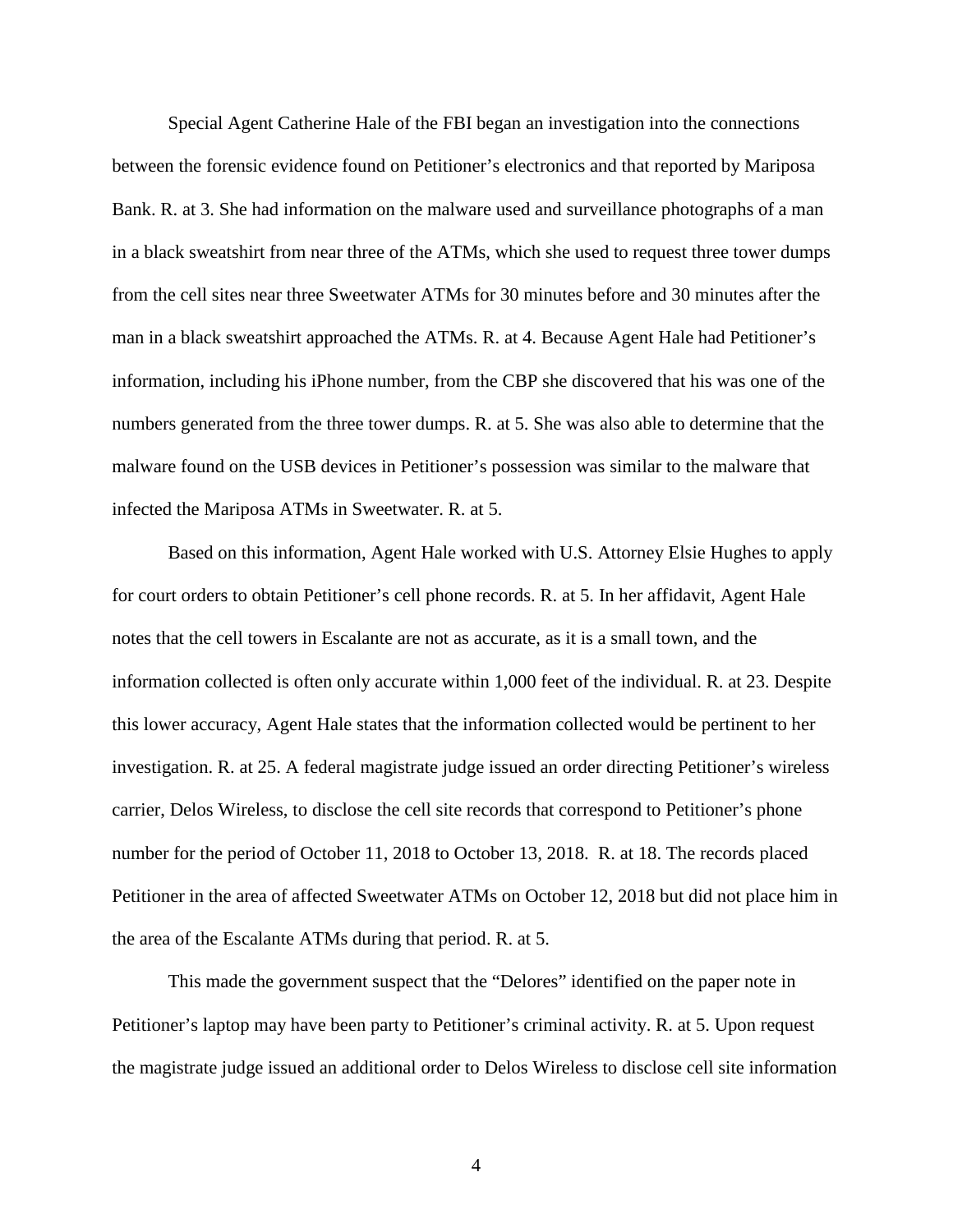for both Petitioner's and "Delores's" phone numbers for all weekdays between October 1 and 12 between the hours of 8 AM MDT and 6 PM MDT. R. at 5. The government also requested subscriber information for "Delores's" phone number and found that the number belongs to Delores Abernathy. R. at 5. Also revealed in the records was the fact that Abernathy was in the area of the Escalante ATMs in early October, and that she was in Petitioner's company during the same time period. R. at 5.

Abernathy had been convicted for ATM skimming previously, and a search of her home revealed cash and the same malware that Petitioner stored on his USB devices. R. at 5. She was arrested and entered a plea agreement, and cooperated with the government in its case against Petitioner. R. at 5.

#### **Procedural History**

The government indicted Escaton for Bank Fraud, 18 U.S.C. §1344, Conspiracy to Commit Bank Fraud, 18 U.S.C. §1349, and Aggravated Identity Theft, 18 U.S.C. §1028A. R. at 6. Prior to the trial in the District of West Texas, Escaton filed a motion to suppress the results of the forensic search and the cell-site data requested from Delos Wireless. *Id*. The District Court denied Escatons' Motion to Suppress. *Id*. Escaton appealed to the United States Court of Appeals for the Fourteenth Circuit. R. at 2. The Fourteenth Circuit affirmed the denial of Escatons' motion to suppress evidence. R. at 6. This Court granted certiorari.

#### **ARGUMENT**

**I. The Fourteenth Circuit did not err in affirming the district court's decision to deny Escaton's Motion to Suppress because his Fourth Amendment rights were not violated since no reasonable suspicion is required to conduct a forensic search of electronic devices at the border.** 

The Fourth Amendment enumerates with precision the right of people to be secure in their "persons, houses, papers, and effects" against warrantless searches, and requires that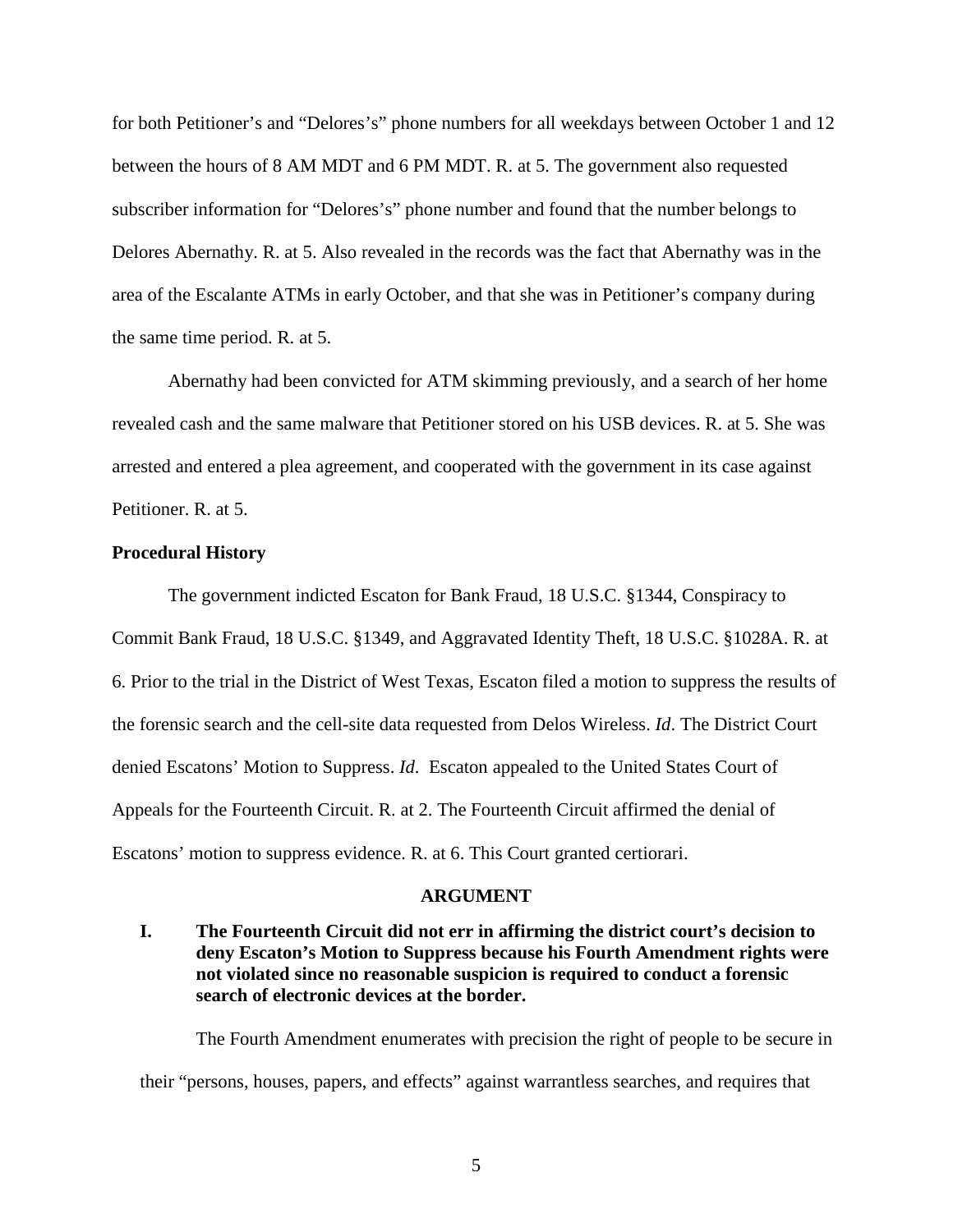"no warrants shall issue, but upon probable cause, supported by Oath or affirmation." U.S. Const. amend. IV. Long established by this Court, warrantless searches are unreasonable unless a valid exception applies. *Katz v. United States*, 389 U.S. 347, 357 (1967). However, to determine the reasonableness of a border search<sup>[1](#page-11-0)</sup>, or of any search for that matter, courts weigh its intrusion on an individual's Fourth Amendment interests against its promotion of a legitimate governmental interests. *United States v. Alfaro-Moncada*, 607 F.3d 720, 727-28  $(11<sup>th</sup> Cir. 2010)$ . The Fourth Amendment does not require any suspicion for forensic searches of electronic devices at the border even though such devices could store vast quantities of records or effects and many people now own them. *United States v. Touset*, 890 F.3d 1228.

The border search exception to the search warrant requirement is not based on the doctrine of exigent circumstances, but rather is a long standing historically recognized exception to the Fourth Amendment's general principle that a warrant must be obtained. *United States v. Ramsey*, 431 U.S. 606, 607 (1977). There has never been any additional

<span id="page-11-0"></span><sup>&</sup>lt;sup>1</sup> Border searches can also occur in places other than the actual physical border. Two different legal concepts authorize such searches: (1) searches at the functional equivalent of the border; and (2) extended border searches. These concepts allow federal officers to conduct border searches even in situations when it is not feasible to conduct the search at the actual point of entry (e.g., examining a person upon arrival at a U.S. airport rather than during a mid-flight crossing into the country). *See* CRS Report RL31826, *Protecting the U.S. Perimeter: Border Searches Under the Fourth Amendment*, by Yule Kim for an in depth analysis of this issue.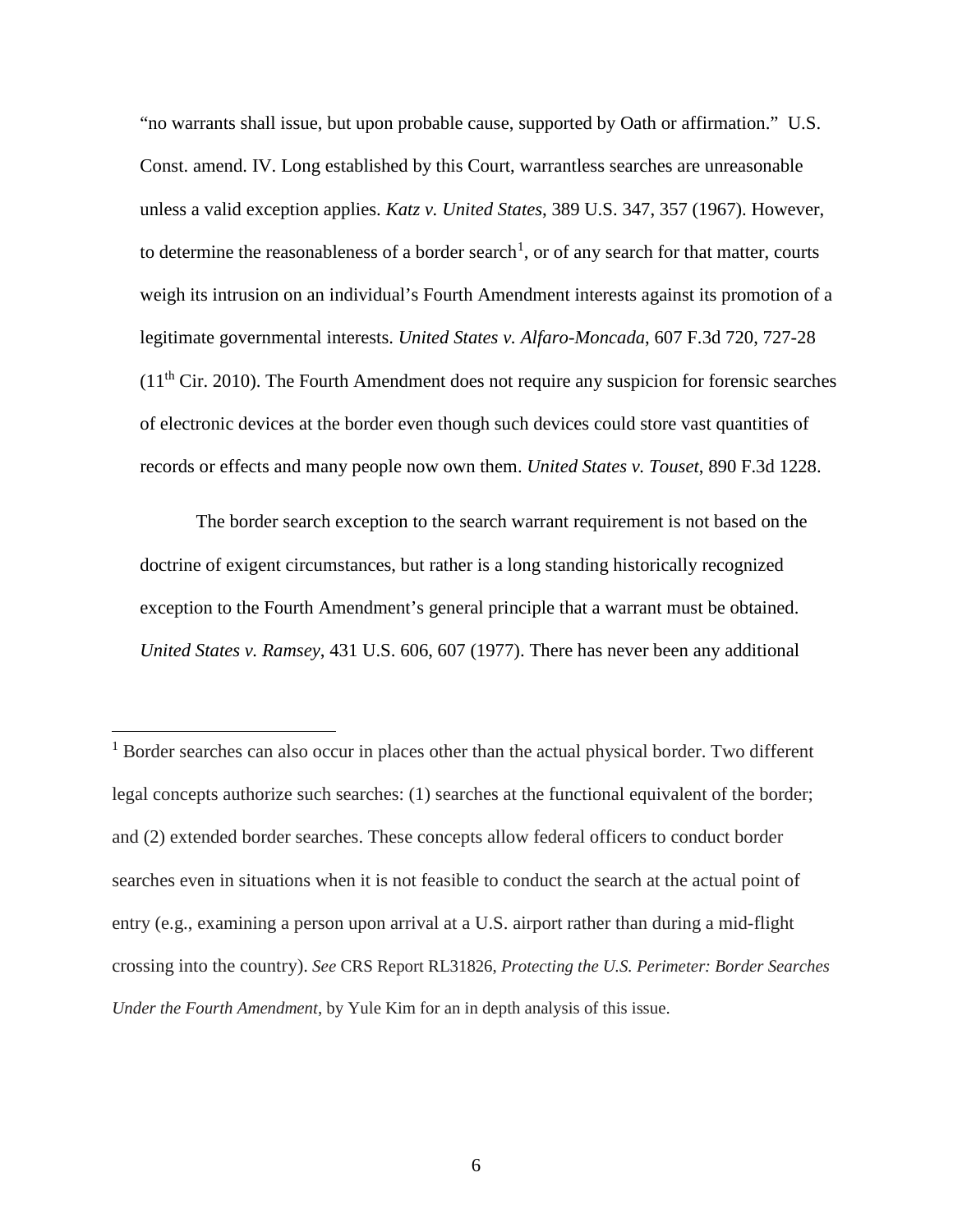requirement that the reasonableness of a border search depended on the existence of probable cause. *Id*. The Supreme Court has also never required reasonable suspicion for a search of property at the border, however non-routine and intrusive. *United States v. Touset*, 890 F.3d 1227, 1233. The Fourteenth Circuit did not err in affirming the district court's decision to deny Escaton's Motion to Suppress, therefore not denying him of him Fourth Amendment rights.

#### **A. Petitioner's Fourth Amendment rights were not violated with the search of his electronic devices because a person expects less privacy with international affairs.**

A person expects less privacy upon entering and exiting the United States than in his movements and affairs within the United States. At the border, an individual has a lesser expectation of privacy, the government a greater interest in searching, and the balance between the interests of the government and the privacy right of the individual is struck more favorably to the government. *See United States v. Alfaro-Moncada*, 607 F.3d 721. Although it may intrude on the privacy of the owner, a forensic search of an electronic device is a search of property that does not require border agents to touch a travelers body, to expose intimate body parts, or to use any physical force. See *United States v. Touset*, 890 F.3d 1228. Those lawfully within the country have a right to free passage without interruption or search unless it is known to a competent official authorized to search, or he has probable cause. *United States v. Ramsey*, 431 U.S. 618.

For many reasons, the expectation of privacy is less at the border than it is in the interior. *United States v. Flores Montano*, 541 U.S. 149, 154-55 (2004). In *Flores Montano*, customs officials seized 37 kilograms of marijuana from respondent's gas tank by removing and disassembling the tank. *See id* at 150. This Court held that defendant did not have a privacy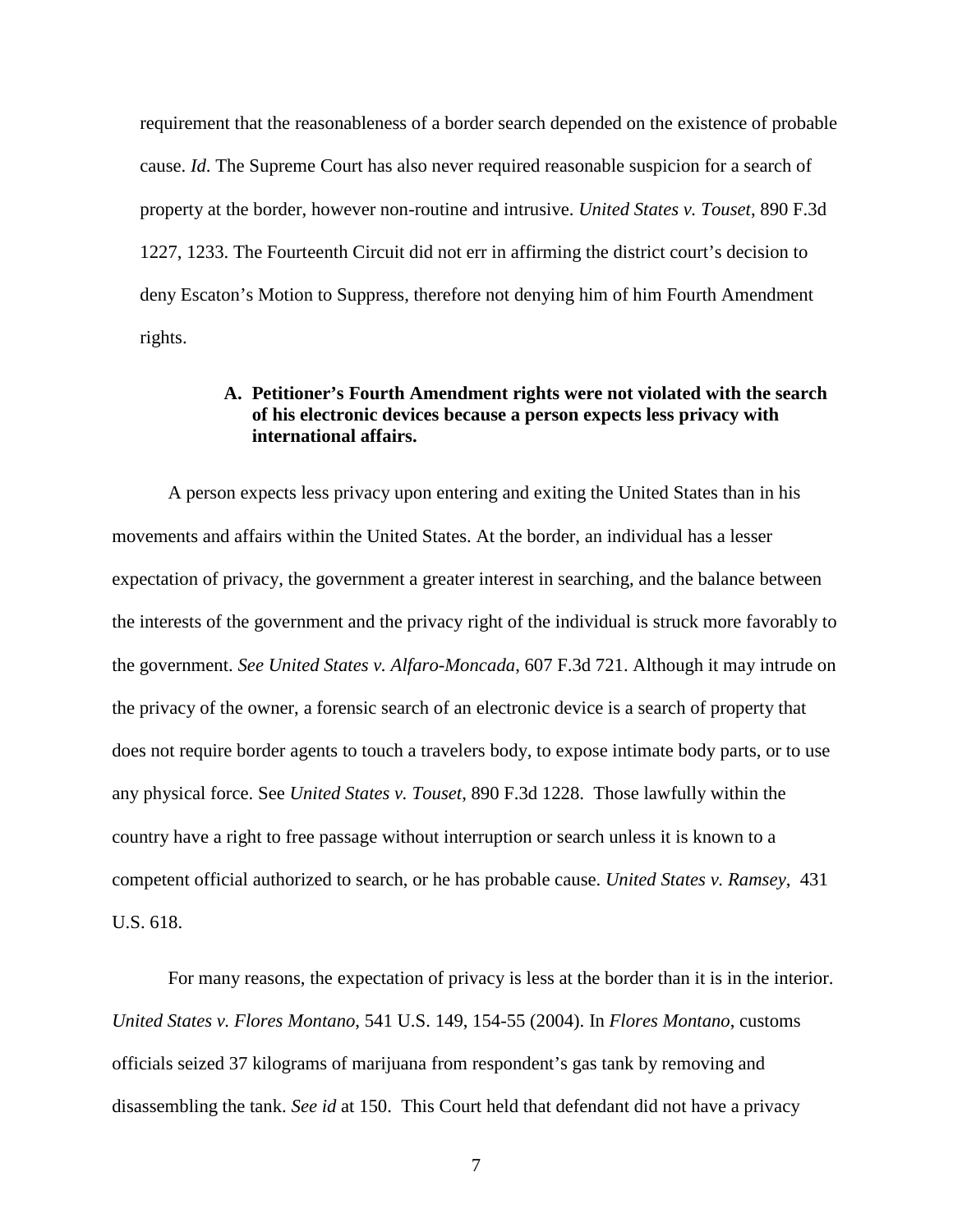interest in his vehicle's fuel tank and the disassembly of a gas tank as part of a border search did not require reasonable suspicion. *Id* (noting that Congress has always granted the Executive plenary authority to conduct routine searches and seizures at the border, without probable cause or a warrant, in order to prevent the introduction of contraband into the country). This Court relied on what is characterized as the United States' longstanding right as a sovereign "to protect itself by stopping and examining persons and property crossing into [the] country…" *Id*. at 152- 153 (quoting *Ramsey*, 431 U.S. at 616). This court further highlighted that travelers may be so stopped in crossing an international boundary because of national self-protection reasonably requiring one entering the country to identify himself as entitled to come in and his belongings as effects which may be lawfully brought in. *See id* at 154 (noting that that it is difficult to imagine how the search of a gas tank, which should be solely a repository for fuel, could be more of an invasion of privacy than the search of the automobile's passenger compartment). Although the interference with a motorist's possessory interest is not significant, it nevertheless is justified by the Government's paramount interest in protecting the border. *Id*. at 155. Therefore, because the court found no invasion of privacy, there was no violation of respondent's Fourth Amendment rights.

Similarly, in *United States v. Touset,* it was held that the Fourth Amendment does not require any suspicion for forensic searches of electronic devices at the border and in determining whether the information supporting the government's application for a search warrant is impermissibly stale, courts consider the length of time as well as discrete crimes, habits of the accused, character of the items sought, and nature of the premises to be searched. 890 F.3d 1229 (11th Cir. 2018); *see also United States v. Montoya de Hernandez*, 473 U.S. 531 (holding that it is reasonable to detain an individual for the period of time necessary to verify or dispel the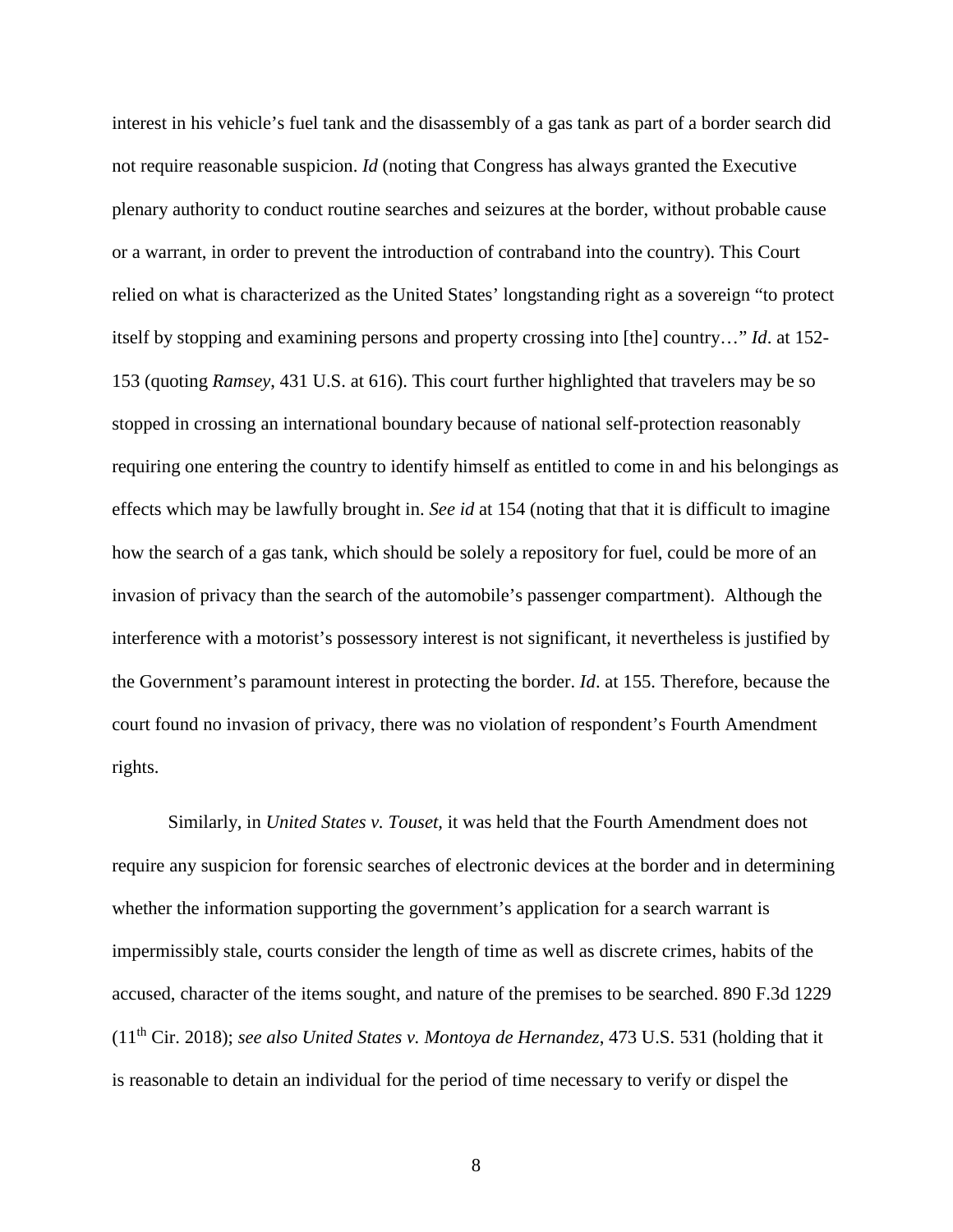suspicion of the agents in the circumstances). The defendant, a United States traveler, was stopped upon entering an Atlanta airport from an international flight. *Id*. at 1230. Defendant was placed on a "lookout" list and after the defendant deplaned, officials from Customs and Border Protection searched him, manually inspected his electronic devices, found no child pornography, and returned the iPhones and camera to the defendant. *Id*. The officer retained his two laptops, external hard drives, and two tablets for forensic examination. *Id*. Child pornography was then found on the devices. *Id*. The 11<sup>th</sup> Circuit held that in contrast with the diminished privacy interests of travelers, the government's interest in preventing the entry of unwanted persons and effects is at its zenith at the international border. *Id* at 1235. The Court further highlighted that electronic devices should not receive special treatment because so many people own them or because they can store vast quantities of records. *Id*. at 1233; *see also United States v. Arnold*, 533 F.3d 1003 (9<sup>th</sup> Cir. 2008) (holding that there was no material difference between the search of an electronic storage device and the search of a briefcase, purse, pocket or pictures and thus, like any border search of a "closed container", reasonable suspicion is not required) . Therefore, because the search of defendant's electronic devices did not require any reasonable suspicion and the government's interest was higher than the privacy interest of the defendant, there was no violation of his Fourth Amendment right.

Border searches never require probable cause or a warrant, and the Court requires reasonable suspicion for a search of the border only for highly intrusive searches of a person's body. *United States v. Vergara*, 884 F.3d 1309 (11<sup>th</sup> Cir. 2018) (noting that highly intrusive searches of a person's body consist of a strip search or an x-ray examination). In *Vergara*, Vergara returned to Tampa, Florida on a cruise ship from Cozumel, Mexico. *Id*. at 1311. Officer Christopher Ragan, an officer with Customs and Border Patrol, identified Vergara and searched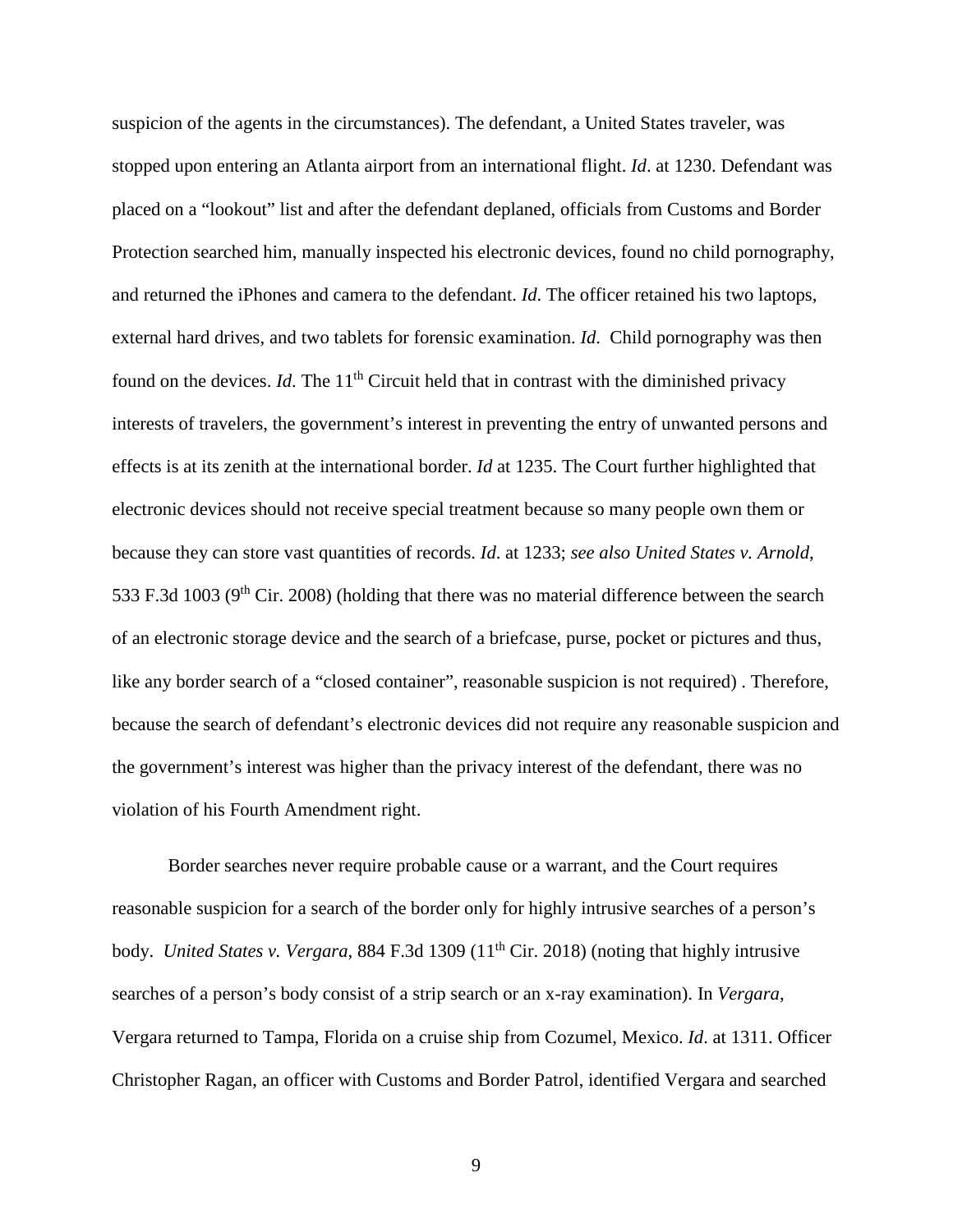his luggage. *Id*. He then discovered a Samsung phone, an LG phone, and an iPhone. *Id*. Officer Ragan asked Vergara to turn the Samsung phone on and looked through the contents for 2-5 minutes. *Id*. During this searched, Officer Ragan found two videos of two topless minors and notified investigators for the Department of Homeland Security. *Id*. A special agent with the Department of Homeland Security decided to have all three phones forensically examined, which revealed more than 100 images and videos of child pornography. *Id*. The Court highlighted that neither the manual searched nor the forensic examinations damaged the phones. *Id*. The Court further highlighted the Supreme Court has consistently held that border searches are not subject to the probable cause and the warrant requirements of the Fourth Amendment. *Id*. at 1312 (citing *United States v. Vega-Barvo*, 729 F.2d 1341, 1344 (11<sup>th</sup> Cir. 1984)). Instead, border searches are simply subject to the Fourth Amendment's more amorphous reasonableness standard. *Id*. (citing *United States v. Villabona-Garnica*, 63 F.3d 1051, 1057 (11<sup>th</sup> Cir. 1995)). Vergara was then convicted of possessing child pornography. *Id*. Therefore, because this search occurred at the border and neither the manual or forensic searches of the cell phones required reasonable suspicion or a warrant, Vergara's Fourth Amendment right to privacy was not violates.

Unlike the above cases, in *Riley v. California*, Riley was stopped for a traffic violation, which eventually led to his arrest on weapons charges. 573 U.S. \_\_\_ (slip op., at 2477) An officer seized Riley's cell phone and noticed the repeated use of a term associated with a street gang. *Id* at \_\_\_ (slip op., at 2477). A detective further examined the phone's contents and charged Riley with a shooting that had occurred earlier. *Id* at \_\_\_ (slip op., at 2477). It was then held that the police generally may not, without a warrant, search digital information on a cell phone seized from an individual who has been arrested (noting that cell phones differ in both a quantitative and a qualitative sense from other objects that might be carried on an arrestee's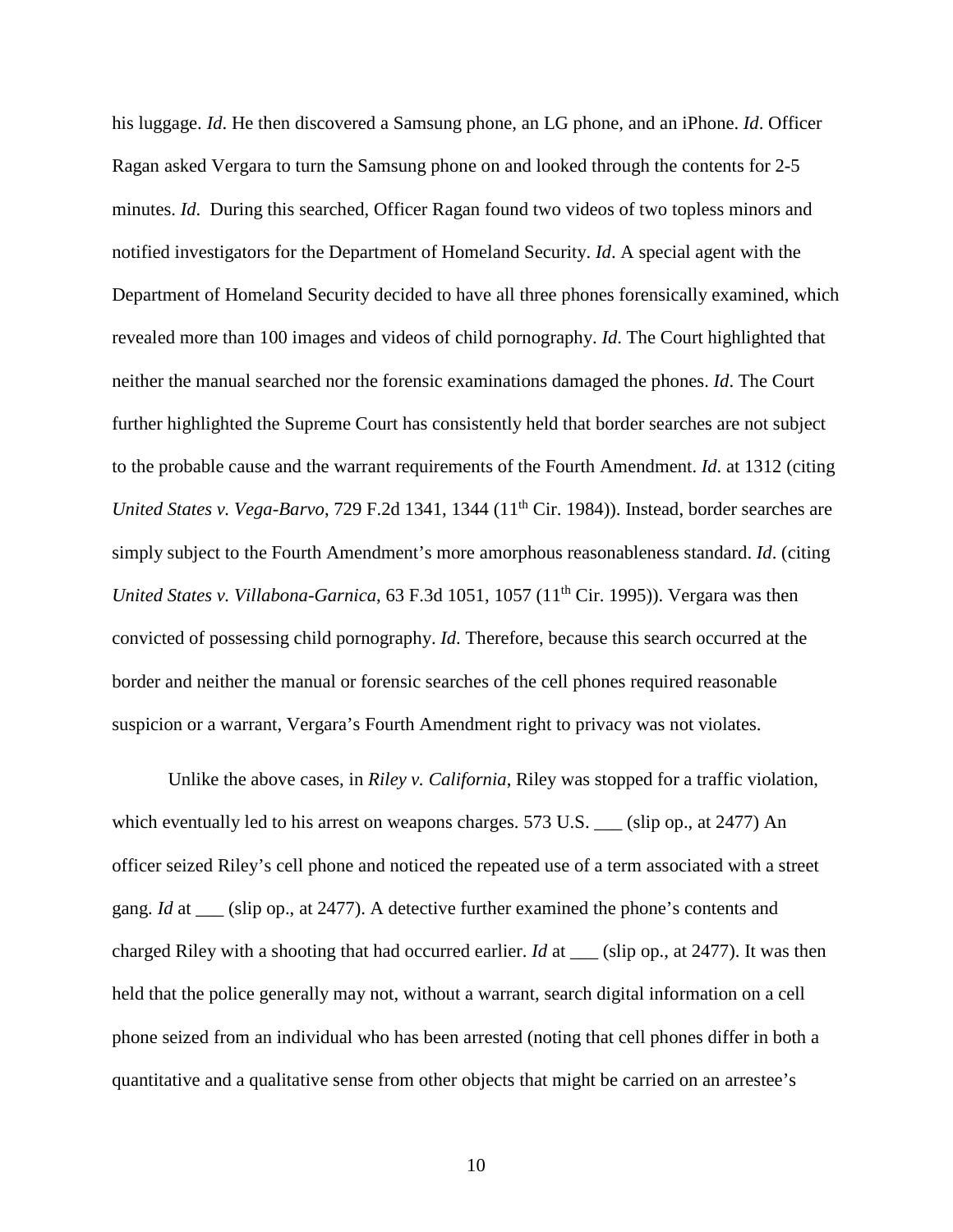person). *Id*. at \_\_\_\_ (slip op., at 2477-78). The Court explained that the rationales that support the search-incident-to arrest exception, namely the concerns of "harm to officers and destruction of evidence", did not have much force with respect to digital content on cell phones. *Id*. at \_\_\_\_ (slip op., at 2484). It was further explained that the concerns of the possibility of remote whipping of data when phones "locked" , but those concerns were distinct from arrestees destroying evidence within their reach. *Id.* at \_\_\_ (slip op., at 2475) Because Riley was within the United States, was already arrested, and not at an international border, his Fourth Amendment right to privacy was violated.

Here, Escaton's Fourth Amendment rights were not violated because he possesses less of a privacy interest at an international border. He was returning to the United States from Mexico through a West Texas border checkpoint, similar to *Touset*. R. at 2. Customs and Border Protection Officer Ashley Stubbs conducted a routine border search of Escaton's vehicle. *Id*. Through the search, Officer Stubbs found and iPhone, a laptop, three external hard drives, and four USB devices. *Id*. Stubbs noticed a message with multiple money signs. *Id*. Stubbs returned the iPhone back to Escaton, but detained the remaining electronic devices. *Id*. at 3 Stubbs discovered that there were no passwords required and delivered the electronics to ICE. *Id*. at 3. Similar to *Vergara*, both a manual and a forensic search was conducted on his computer, and it was discovered that Escaton's laptop held documents containing individuals' bank account numbers and pins, as well as the USB devices containing traces of malware, which related to an ongoing crime of "ATM skimming"[2](#page-16-0) . R. at 3. Similar to *Touset*, Escaton had this criminal

<span id="page-16-0"></span><sup>&</sup>lt;sup>2</sup> ATM skimming is a criminal activity that costs U.S. banks hundred of millions of dollars annually and affects thousands of bank customers. It can be done by "shoulder surfing" –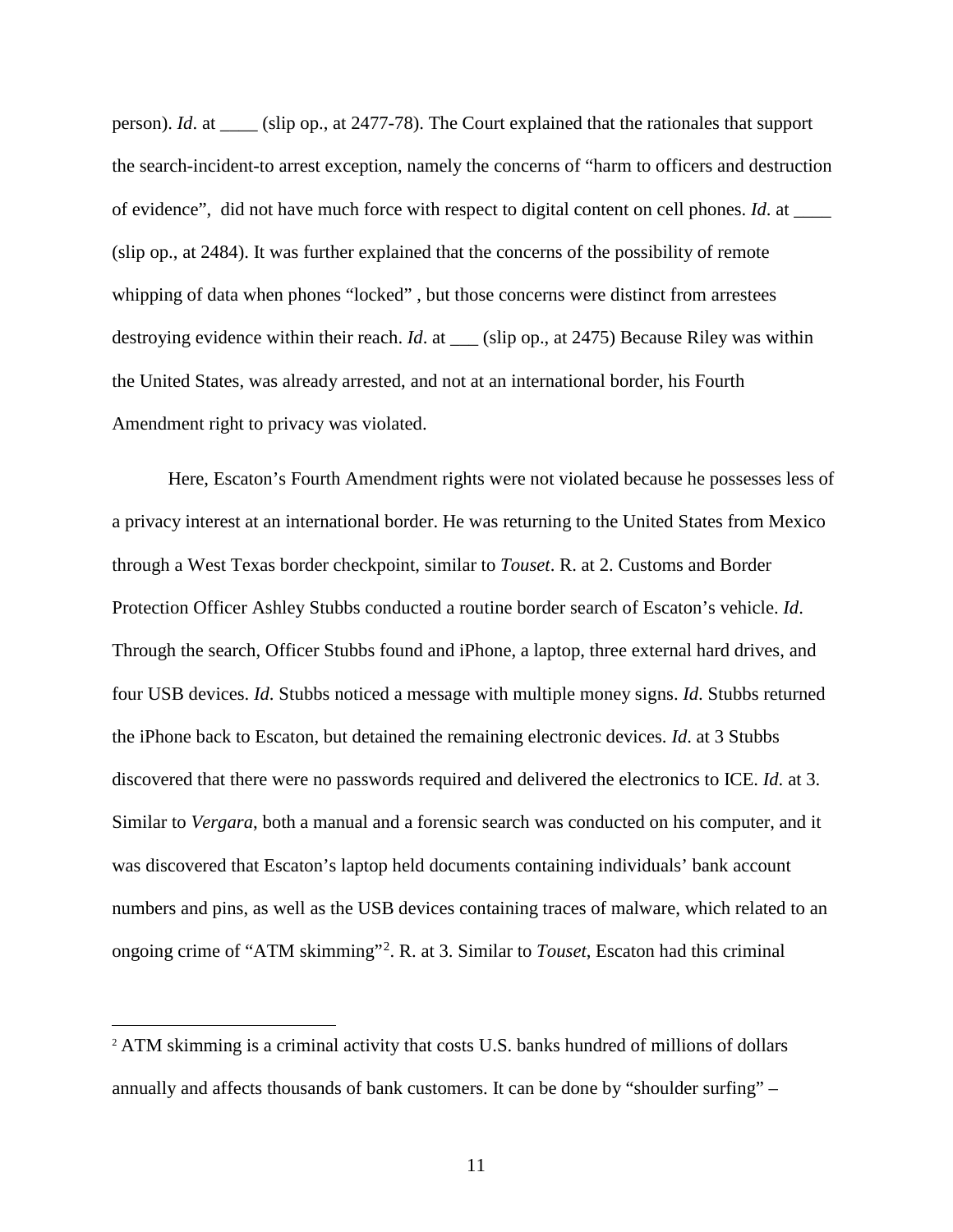activity on his electronic devices, not protected by any right, allowing the government the ability to prevent it from coming into the country. Similar to the disassemble of the gas tank that was entering into the country in *Flores Montano,* the inspection of Escaton's electronic devices pose a parallel situation in which the government is allowed to identify the objects that are coming into the country. The case at hand is unlike *Riley*, in the fact that *Riley* occurred within the United States along with the Court addressing a different question, whether the police may, without a warrant, search digital information on a cell phone seized from an individual that was arrested, rather than the one at hand, whether reasonable suspicion is required for electronic devices at the border for an individual that is not arrested. Since Escaton's search was a routine search at an international border and he was not under arrest, his Fourth Amendment rights were not violated.

#### **B. Petitioner's Fourth Amendment rights were not violated with the search of his electronic devices because there is a significant national security interest.**

There is a significant national security interest in using the border to screen for risks to the United States. In order to regulate the collection of duties and to prevent the introduction of illegal aliens and contraband into this country, Congress has granted the authority to conduct routine searches of persons and their personal belongings at the border without reasonable

 $\overline{a}$ 

standing behind a customer when they enter their pin, or through "skimmers reading information from debit cards as the enter ATM card readers. Criminals may also infect ATM terminals by uploading malware from USB devices, which collece customer bank numbers and pins. R. at 3.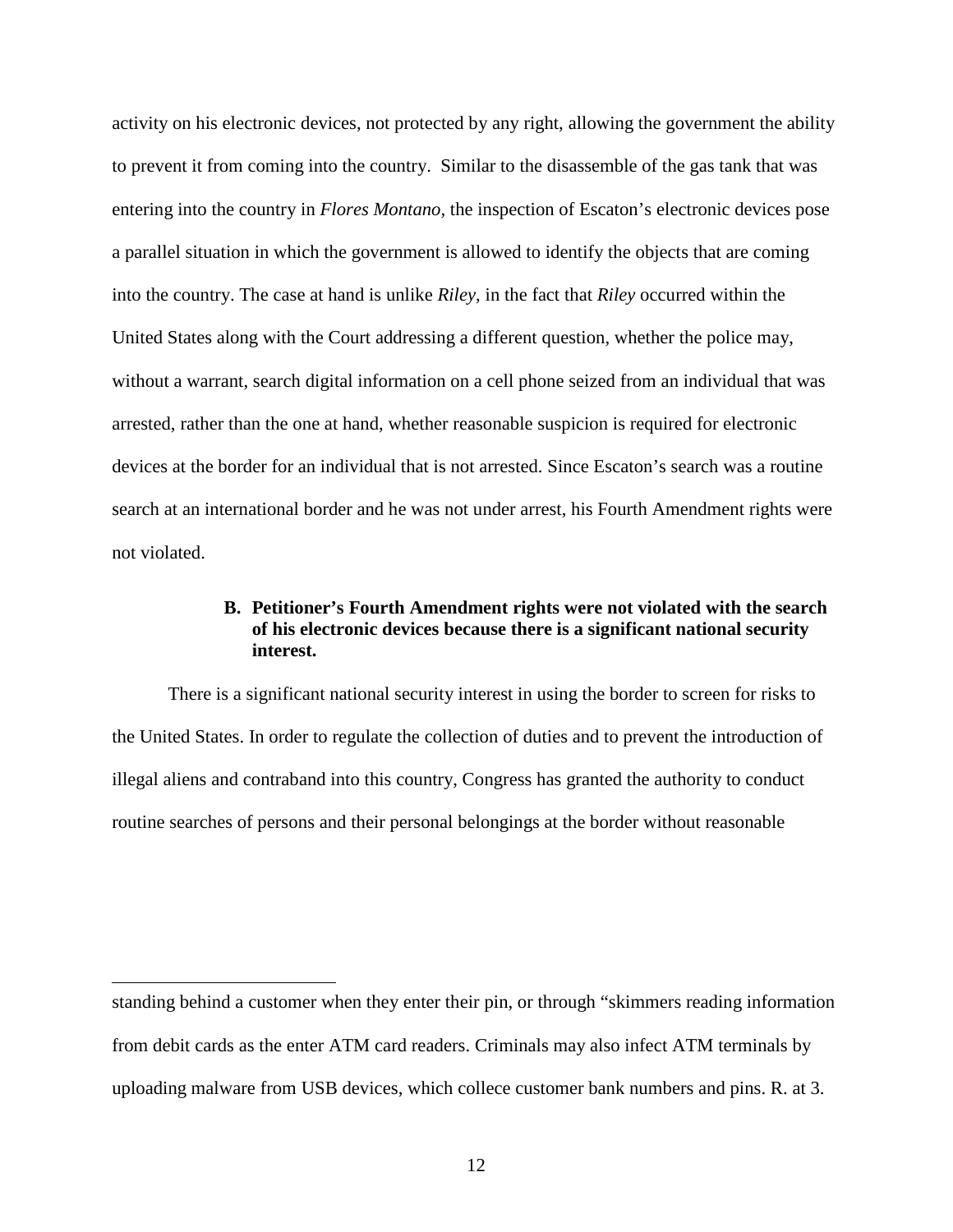suspicion, probable cause, or a warrant<sup>[3](#page-18-0)</sup>. Because the Government's interest in preventing the entry of unwanted persons and effects is at its zenith at the international border, border searches are generally deemed reasonable simply by virtue of the fact that they occur at the border. Cotterman, 709 F.3d 952 (9<sup>th</sup> Cir. 2013) (en banc) (quoting *Ramsey*, 431 U.S. at 616 and *Flores*-*Montana*, 541 U.S. at 152). Border searches have been reasonable by the single fact that the person or item in question had entered into our country from the outside. *Ramsey*, 431 U.S. 606. The sovereign has an elevated interest in screening for illegal contraband, and the increasing sophistication of technology only heightens the need of the government to search property at the border unencumbered by judicial second-guessing. *Touset*, 890 F.3d at 1235.

The United States' interest in national security at the border is not new. In *Ramsey*, customs officials opened for inspection incoming international letter-class mail without first obtaining a search warrant. 431 U.S. 610; *see also United States v. Seljan*, 547 F.3d 993, 996 (9th Cir. 2008) (holding that an envelope containing personal correspondence is not uniquely protected from a search at the border). Ramsey and Kelly jointly commenced in a heroin-by-mail enterprise in Washington, D.C. which involved the procuring of heroin which was then being

 $\overline{a}$ 

<span id="page-18-0"></span><sup>3</sup> *See, e.g*., 8 U.S.C. § 1357(c) (authorizing immigration officials to search without a warrant persons entering the country for evidence which may lead to the individual's exclusion); 19 U.S.C. § 1496 (authorizing customs officials to search the baggage of person entering the country); 19 U.S.C. § 1582 (authorizing customs officials to detain and search all persons coming into the United States from foreign countries). *See also United States v. Montoya de Hernandez*, 473 U.S. 531, 538 (1985).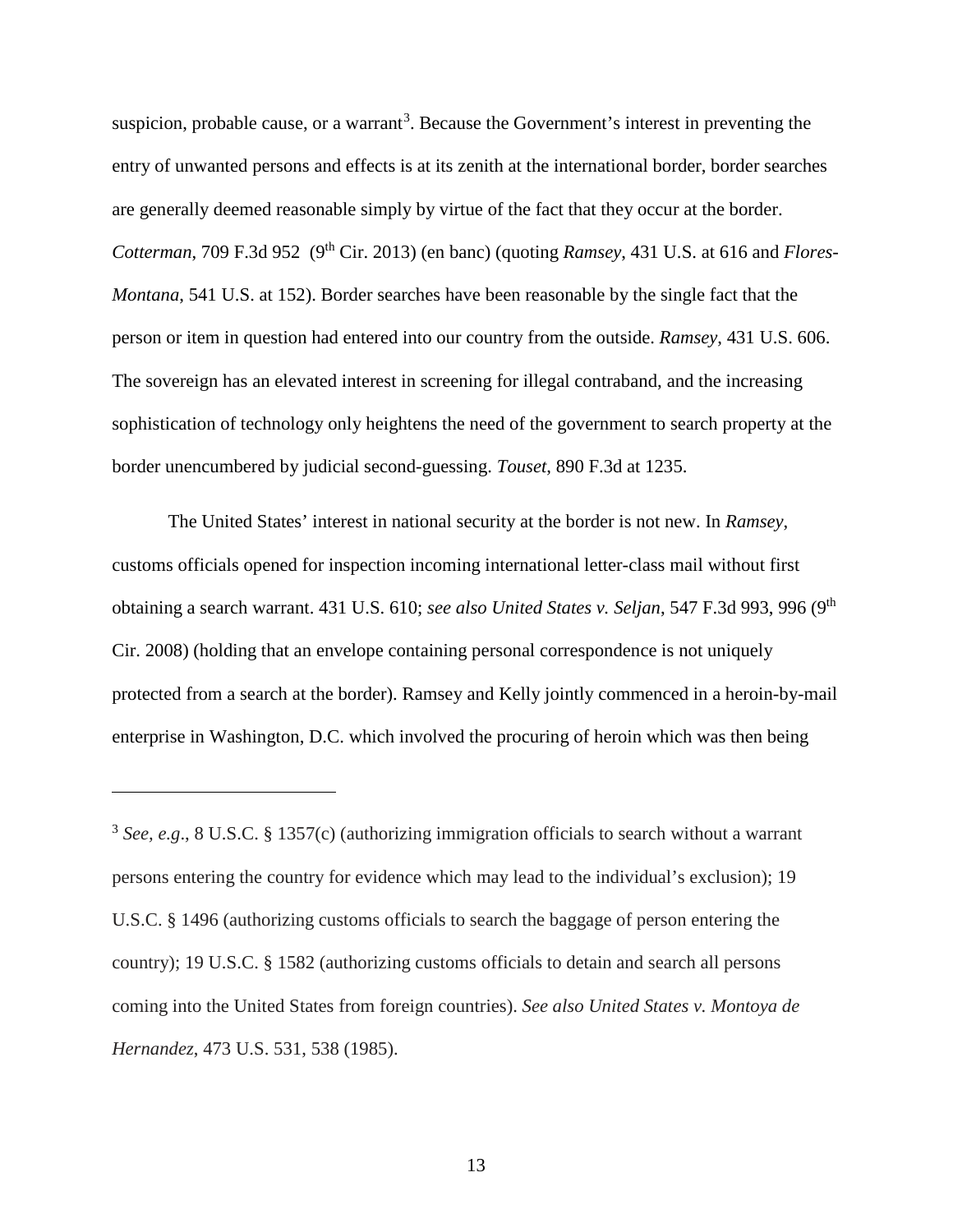mailed in letters from Bangkok, Thailand and sent to various locations in the District of Columbia area for collection. *See id* at 608. A United States customs officer inspected incoming mail, all which were rather bulky, from Thailand, a known source of narcotics, and suspected that the envelopes might contain contraband. *Id*. at 609. The officer weighed the envelopes, found that they weighed 6 times the normal envelop weight, and opened them finding the contents were identical and all contained heroin. *Id*. Ramsey was indicted on a 17 count indictment. *Id*. at 611. The Fourth Amendment does not denounce all searches or seizures, but only such as are unreasonable (recognizing the distinction between searches within the United States requiring probable cause and border searches, which do not). *Id*. at 1979. It was held that the border-search exception is grounded in the recognized right of the sovereign to control who and what may enter the country (noting there should be no different constitutional standard simply because the envelopes were mailed and not carried). *Id*. at 620. The historically recognized scope of the border-search doctrine suggests no distinction in constitutional doctrine stemming from the mode of transportation across our borders (noting that a port of entry is not a traveler's home and his right to be left alone neither prevents the search of his luggage nor the seizure of unprotected, but illegal, materials discovered during a search). *Id*. at 620-621. The longstanding recognition that searches at our borders without probable cause and without a warrant are nonetheless reasonable has history as old as the Fourth Amendment itself. *Id*. at 619. (citing *United States v. Carroll*, 267 U.S. 132, 149 (1925)). Therefore, because of the national security interest in what is entering into the United States, the Fourth Amendment right of Ramey was not violated.

Allowing digital contraband through the borders could create dangerous situations. Because of the United States' strong interest in national self protection, it was held in *United*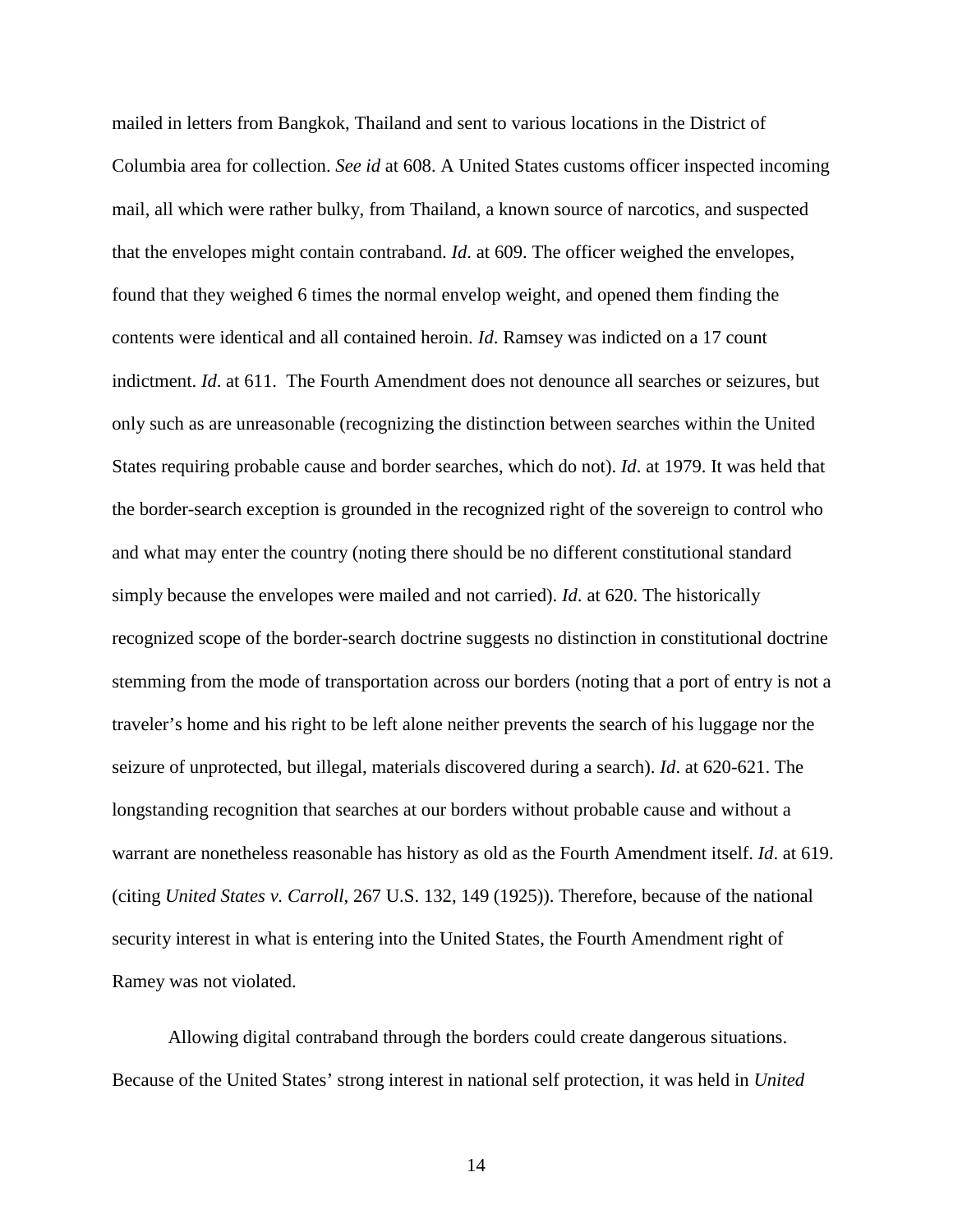*States v. Alfaro-Moncada*, 607 F.3d 720 (11<sup>th</sup> Cir. 2010), routine searches of the persons and effects of entrants are not subject to any requirement of reasonable suspicion, probable cause, or warrant (quoting *Montoya de Hernandez*, 473 U.S. at 538, 105 S.Ct. at 3309; see also *Denson* 574 F. 3d 1318 (11<sup>th</sup> Cir. 2009) ("Entrants, therefore, are subject to search even in the absence of reasonable suspicion, probable cause, or a warrant")). To hold otherwise would allow digital contraband to pass no matter how potentially dangerous, while physical property still remains subject to penetrating searches. *Id*. at 728. Here, a foreign cargo ship docked at the Antillean Marine inside Miami, Florida after traveling from the Dominican Republic. *Id*. at 723. The United States Customs and Border Protection went on board to inspect the ship for prohibited agricultural materials. *Id*. The specialist went below the ship to inspect the crew members quarters and searched particularly Alfaro-Moncada's desk which contained DVD covers that contained images of young girls engaging in a variety of sex acts. *Id*. at 725. Alfaro-Moncada was indicted with possession of child pornography. *Id*. Suspicionless searches of a cargo ship cabin described at the defendant's home on vessels entering into the United States are reasonable simply by virtue of them happening at the border. *Id*. at 728. The United States' paramount interest in conducting searches at its borders it in itself national self-protection. *See Flores-Montano*, 541 U.S. at 153, 124 S.Ct. at 1585 ("It is axiomatic that the United States, as sovereign, has the inherent authority to protect, and a paramount interest in protecting its territorial integrity). It was further highlighted that to determine the reasonableness of a border search, the intrusion on an individual's Fourth Amendment interests is weighed against its promotion of legitimate governmental interests. *Id*. at 727. Therefore, defendant's Fourth Amendment rights were not violated due to the national security interest with the ship coming back from international seas along with the governmental interest weighing higher than the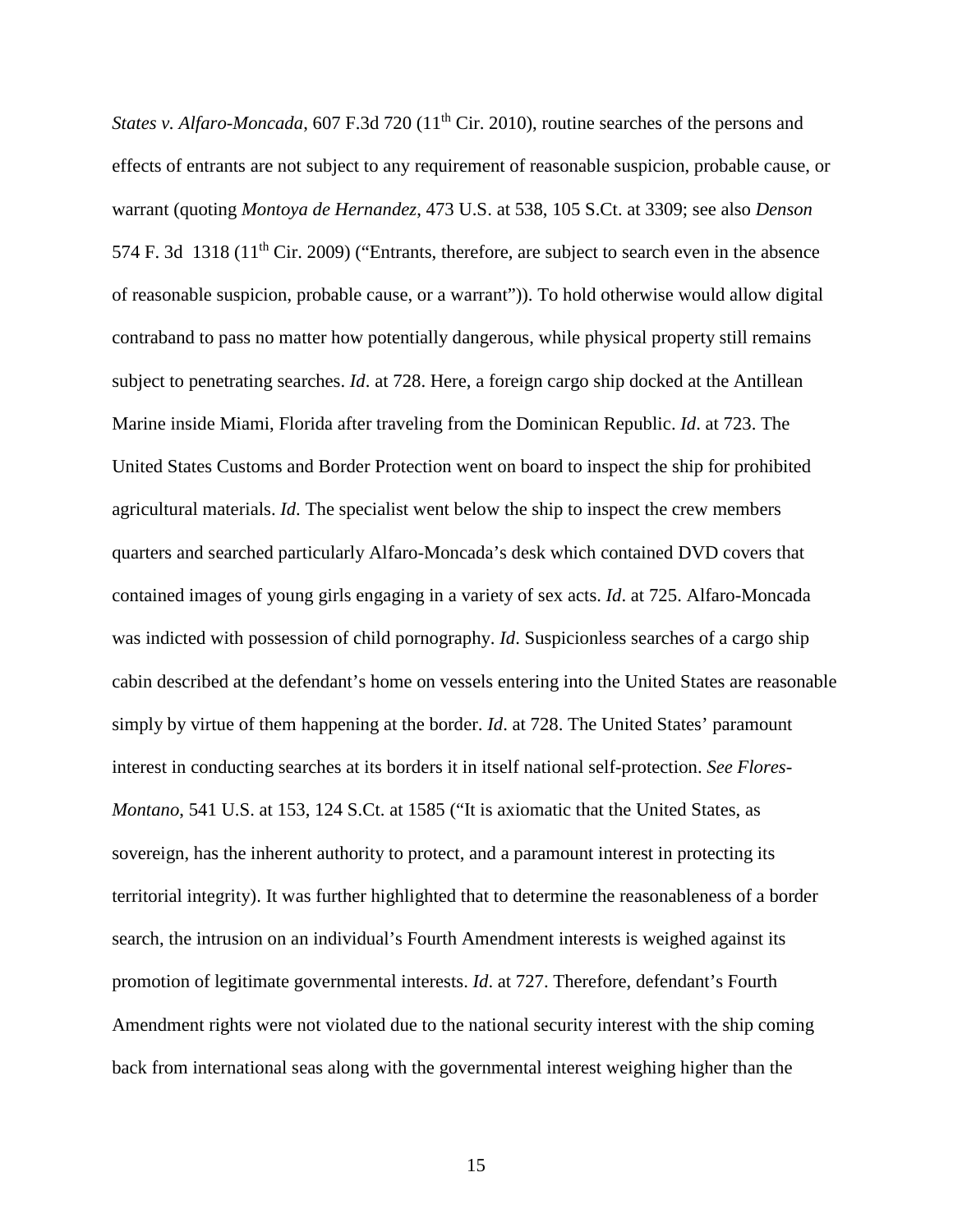intrusion on an individual's Fourth Amendment, the defendant's Fourth Amendment right was not violated.

Unlike the above cases, in *United States v. Cotterman*, it was held that reasonable suspicion is required for the search of electronic devices (noting that although border searches are generally deemed "reasonable" by virtue of the fact that they occurred at the border, this does not mean that at the border "anything goes"). 709 F.3d 952. The Ninth Circuit reasoned that because of the "ubiquity of cloud computing" and that cloud data "may appear as a seamless part of the digital device when presented as the border", border agents will be able to access that information without reasonable suspicion as well. *Id*. at 965. It was further held that the forensic examination of the defendant's computer that analyzed his hard drive required the showing of reasonable suspicion. *Id*. at 952. Here, Cotterman and his wife were driving home to the United States from Mexico when they reached a port of entry. *Id*. at 957. During the primary investigation, it was discovered that Cotterman was a registered sex offender which resulted in him and his wife being instructed to exit their vehicle and leave all their belongings in the car. *Id*. The agents searched the vehicle and retrieved two laptop computers and three digital cameras. *Id*. The agents seized Cotterman's laptop in response to an alert based on a fifteen-year-old conviction for child molestation. *Id*. at 956. The officer inspected the electronic devices and found family photographs along with other password protected files. *Id*. at 958. The laptop was shipped 170 miles away and subjected to a comprehensive forensic examination. *Id*. at 956. The agent used a software on Cotterman's computer to examine copies of the laptop hard drives which displayed seventy five images of child pornography. *Id* at 958. The Court viewed computer forensic examinations as a powerful tool that is capable of unlocking password protected files, restoring deleted material, and retrieving images viewed on web sites. *Id*. at 957.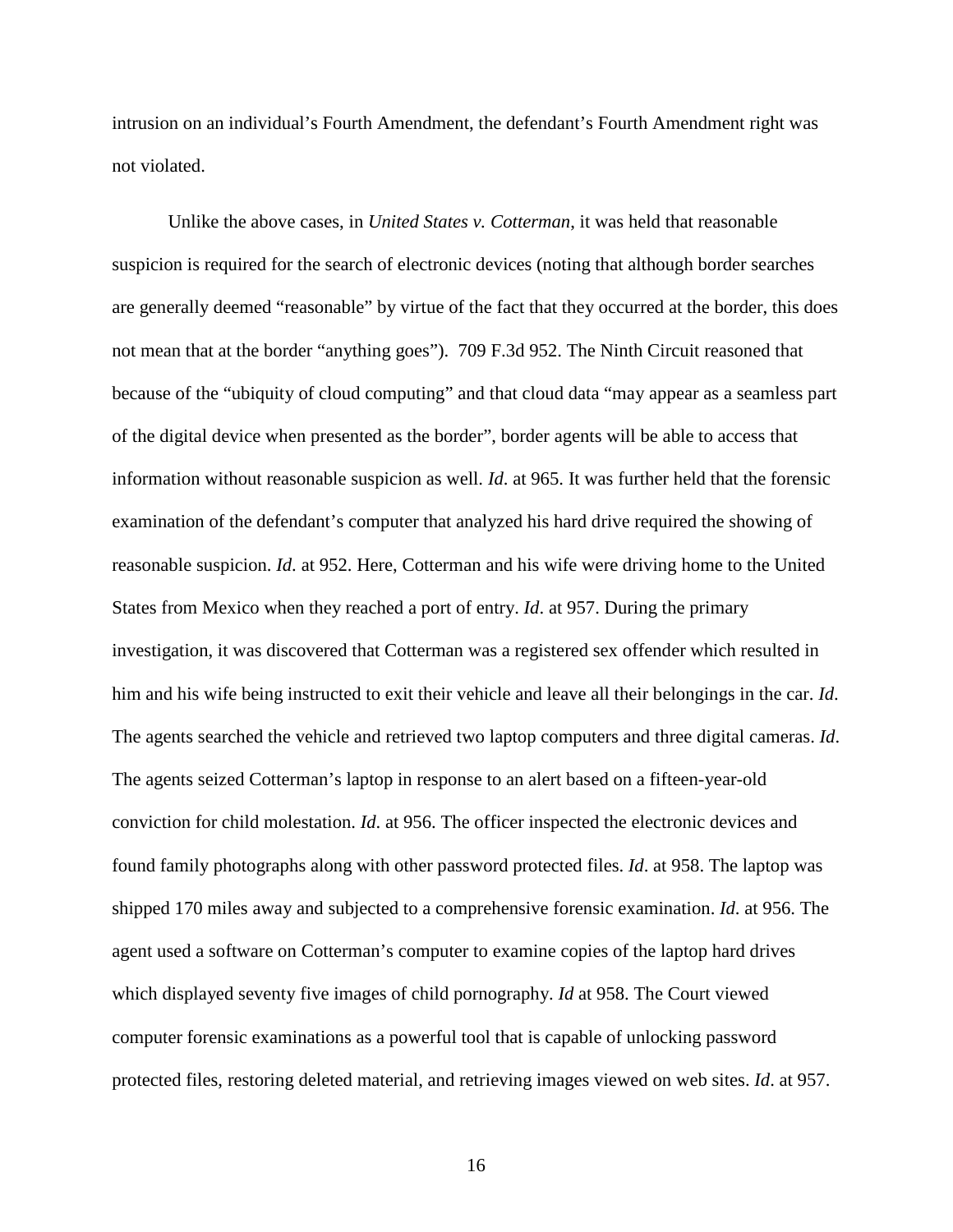Cotterman was indicted for a host of offenses related to the child pornography. *Id*. at 959. Due to the vast array of information that an electronic device can hold, the Ninth Circuit held that the Fourth Amendment right of Cotterman was violated during the search of his electronic devices.

In the case at hand, upon finding the electronic devices, Stubbs was sure to place the iPhone on airplane mode, ensured the laptop was disconnected from wireless service, and manually searched the devices without assistive technology. This is unlike *Cotterman* because the agents were careful to disconnect Escaton's iPhone and laptop from cell and internet service prior to conducting the searches. R. at 9. This disconnects the electronic device from the iCloud and what information the agents are capable of retrieving. There were also no passwords needed to open the devices. R. at 3. The information that Escaton was carrying is unable to be seen by the physical eye due to the fact that it is electronic information, which deserves the same holding as in *Alfaro-Moncada* because in this case, if electronic information was able to be passed through the borders, this could be a very dangerous situation for the country from situations such as child pornography to terrorism. Therefore, because the electronic information stored in Escaton's computer is unable to be detected to the naked eye, along with a high national security interest, his Fourth Amendment rights were not violated.

#### **II. The government's request for historical cell-site location information is not a violation of Petitioner's Fourth Amendment rights and comports with the Court's decision in** *Carpenter***.**

Pursuant to the Stored Communications Act 18 U.S.C. § 2703(d) the government obtained access to Petitioner's cell-site data through a court order. The Court held in *Carpenter v. United States*, 138 S. Ct. 2206 (2018) that the retrieval of this information by law enforcement is not a search if what is gathered amounts to fewer than seven days of historical data or does not contain information that would provide intimate details of a person's movements. This means the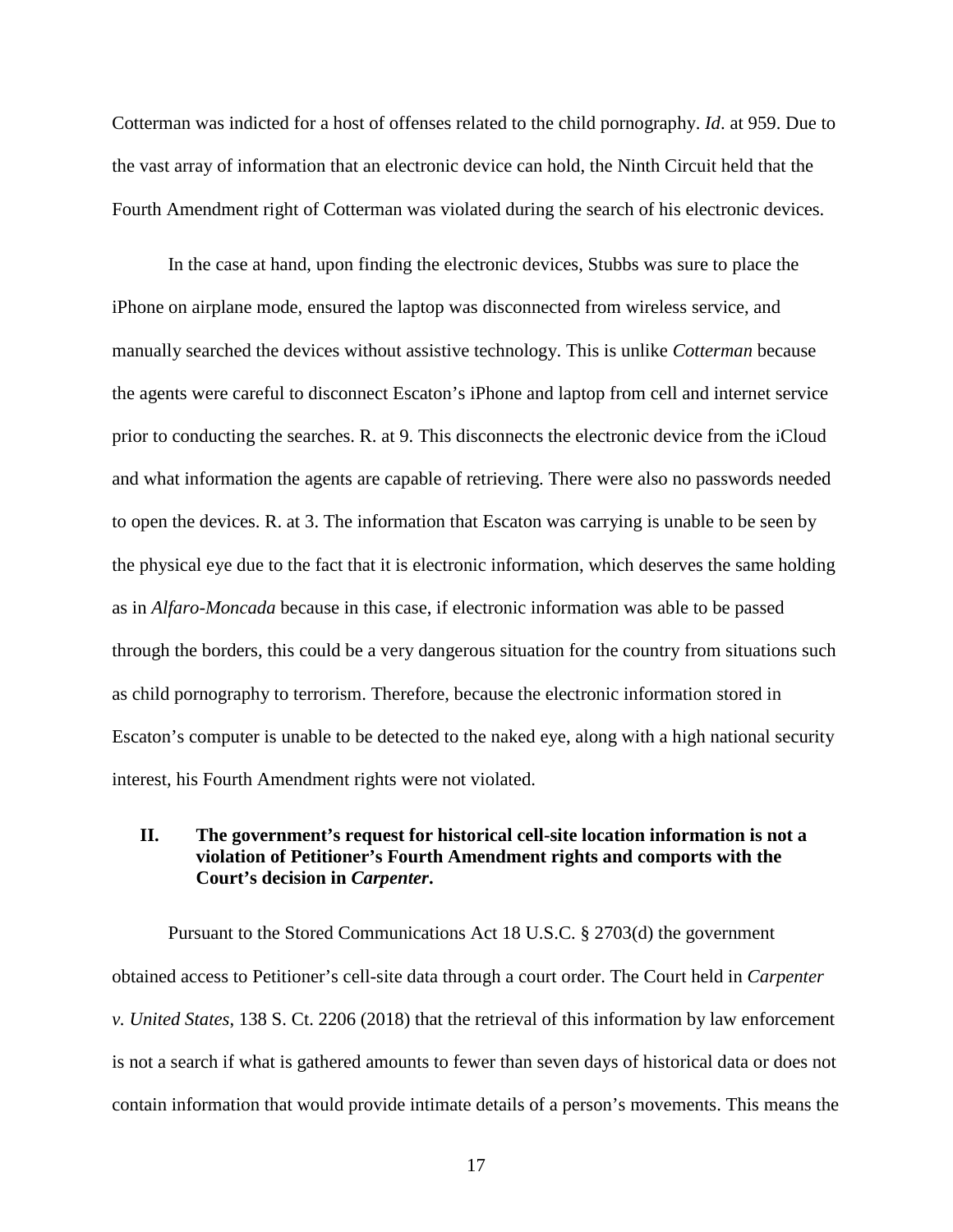government's collection of three-day records, weekday collection of cell-site information, and request for a tower dump was not a search and thus not a Fourth Amendment violation.

The narrow holding in *Carpenter* affirms that the government's action in gathering a three-day record and the weekday CSLI was congruent with the Fourth Amendment because less than seven days of data was collected. *Carpenter*, 138 S. Ct. at 2220 (2018). The Court did not declare 18 U.S.C. § 2703(d) of the Stored Communications Act unconstitutional, but instead placed limits upon the government's abilities under it. That limit is seven days of data. *Carpenter*, 138 S. Ct. at 2220. While a person does have an expectation to privacy as it relates to a record of his physical location and movements, that expectation is not limitless. *Id.* at 2215, 2220. The Court took time to clarify that historical cell-site location information is not subject to the third-party doctrine, but also acknowledged that its opinion did not apply to or preclude law enforcement from obtaining information from tower dumps. *Id.*

#### **A. Government collection of three-day records and historical cell-site location information that amounts to fewer than seven total days of information on Petitioner does not violate the Fourth Amendment.**

Acquisition of seven days of historical CSLI is an unreasonable search under the Fourth Amendment. *Carpenter,* at 2220-2221. This leaves the three-day record of Petitioner's data both within the scope of the SCA and makes it reasonable under the Fourth Amendment. In determining the reasonability of a search, the Court pointed to two guiding principles: first that the Fourth Amendment ought to protect against the use of arbitrary power to intrude upon the "privacies of life," and second that the Fourth Amendment ought to serve as an obstacle to omnipresent police surveillance. *Id*. Three days of information falls well short of these two concerns in *Carpenter.*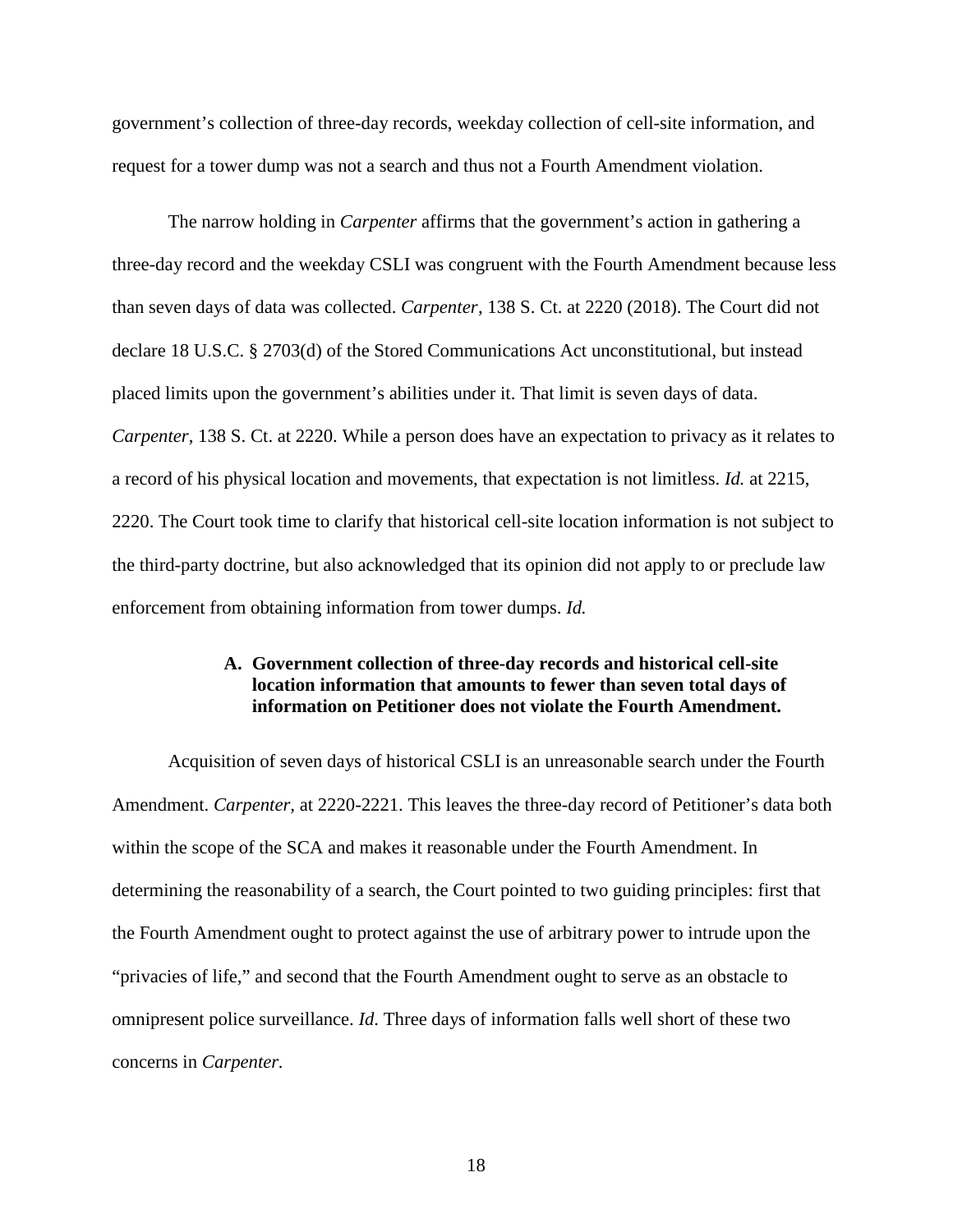In *Carpenter*, police officers arrested four men who were suspected of executing a series of robberies of Radio Shacks and T-Mobile stores in Detroit. *Carpenter*, at 2212. During interrogations officers learned that the men robbed a total of nine stores in Michigan and Ohio. *Id.* Once a list of accomplices had been identified, prosecutors obtained court orders under the SCA to obtain cell phone records for several suspects, including Timothy Carpenter. *Id.* The order allowed law enforcement to obtain fourth months of CSLI, and Metro PCS provided records spanning 127 days. *Id.* Two days of records were collected from Sprint, which cover the period when Carpenter's phone was roaming in Ohio, pursuant to a court order for seven days of records. *Id.* The Court expressed concern for law enforcement being able to obtain five years of historical CSLI – the amount of time for which cell service providers maintain records – without a warrant. *Id.* at 2218. Emphasizing that point throughout the opinion, the Court held that for the specific set of facts in the case using a court order to obtain seven days or more of CSLI is an unconstitutional search and a warrant is required. *Id*. at 2223.

An officer cannot gain meaningful insight into the intimacies of a person's life from three days of information. Three days of information is only useful when the requestor knows which three days to look for. In Petitioner's case, the government had reliable and articulable facts that allowed them to gain a court order for records for very specific days. Those days were the ones that fell between the day of the last ATM maintenance at Mariposa Bank and the day the customer noted an oddity at the ATM. R. at 13. While the Court has held that a person maintains a legitimate interest in his movements, even when they are public, that privacy interest is not without limit. *See generally, United States v. Jones,* 565 U.S. 400 (2012) (determining that the placement of a GPS tracker on a car after the warrant expired was an unreasonable search); *United States v. Knotts*, 460 U.S. 276 (1983) (ruling that placement of a beeper in a container for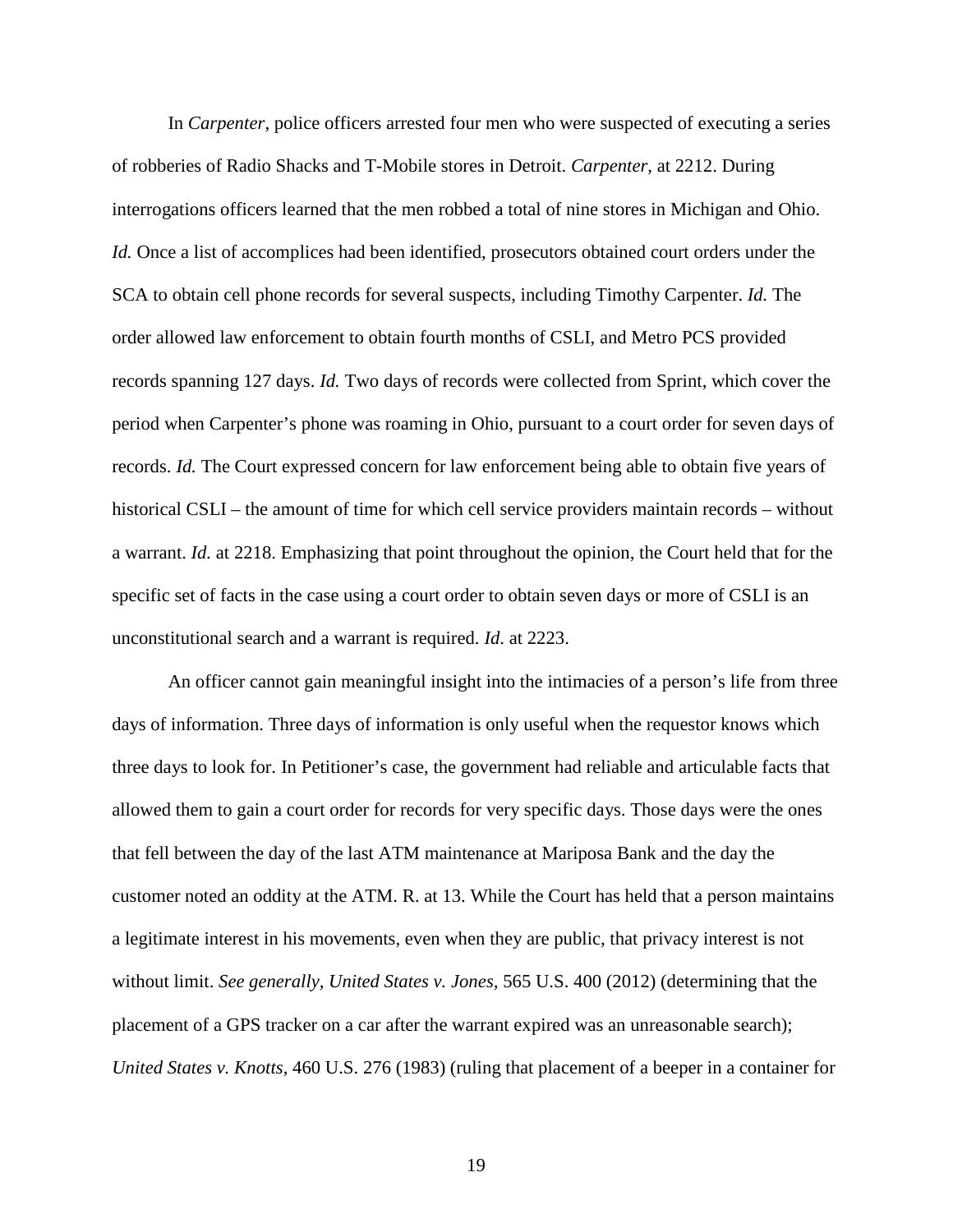the purpose of using that beeper's signal to track the container to its destination was not an unreasonable search).

A factor in determining whether law enforcement has unreasonably uncovered the intimacies of someone's life in violation of the Fourth Amendment is whether that person sought to preserve that activity as private. *Carpenter,* at 2213. In *Carpenter* the Court did not need to address whether Carpenter intended to keep his movements private; the incredible amount of information that law enforcement was able to acquire is a clear intrusion of Carpenter's privacy interests. *Id.* Yet, when the amount of information collected is under the threshold established in *Carpenter*, the Court should look to the manifestation of an expectation of privacy. *See, e.g.*, *California v. Ciraolo,* 476 U.S. 207, 211 (1986); *Katz v. United States,* 389 U.S. 347, 360 (1967) (Harlan, J. concurring). Here, three-day records fall within the seven-day threshold and Petitioner has done nothing to manifest his interest in keeping his CSLI private. An individual who does not want their phone to automatically and constantly ping cell towers has the option to place his phone in "airplane mode" or to turn off data entirely. To assuage concerns about being able to gain emergency assistance if necessary, service providers have made it possible to place 911 calls while phones are in these states of operation. Petitioner could have hidden his location, but he did not.

Because three days of information cannot give an officer insight into the intimate details of a person's life, it cannot be determined to be establishing a surveillance state. The SCA combined with the limitation established in *Carpenter* provide a significant obstacle to omnipresent police surveillance. Depending on which three days are collected, law enforcement may not be able to see where a person works or prays, and certainly would not be able to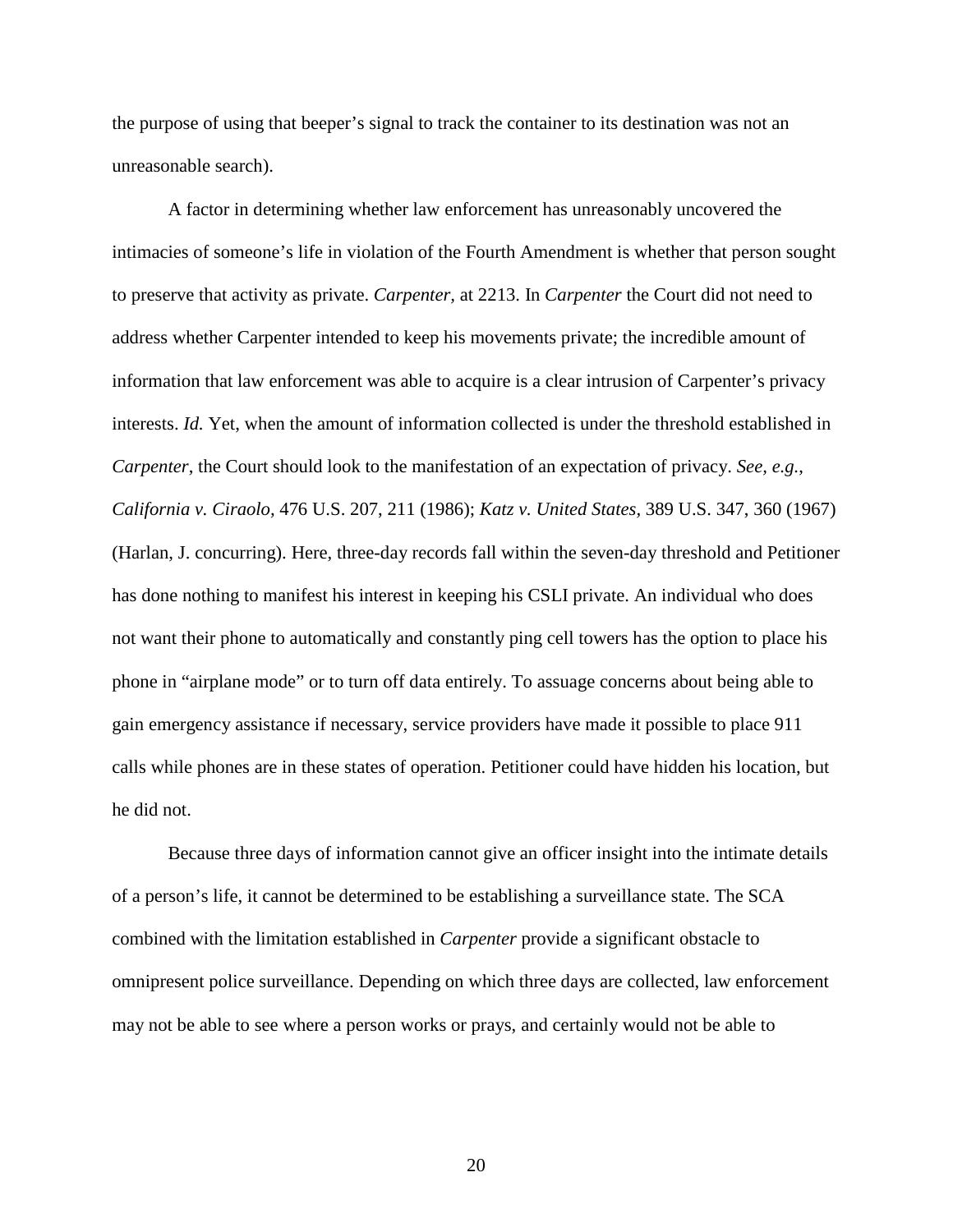determine what establishments that person frequents. A random selection of three days of historical CSLI without context would not give law enforcement any actionable information.

#### **B. Government collection of 100 hours of historical cell-site location information does not violate the Fourth Amendment.**

Just as a three-day record does not violate the rule established in *Carpenter,* the collection of 100 hours of weekday CSLI does not. 100 hours amounts to fewer than five days, still falling short of the seven-day requirement set by *Carpenter*. In addition, the government did not request 100 consecutive hours, but instead asked for Petitioner's CSLI records during regular working hours. Without information on what Petitioner does "after hours" the Court does not need to worry about the government intruding upon Petitioner's private life, or about the government attempting to maintain an unreasonable surveillance state. *See*, *United States v. Knotts*, 460 U.S. 276, 284 (1983) (ruling that a person has no Fourth Amendment privacy interest in information that could be discovered from a public thoroughfare).

The Court in *Carpenter*, takes care to note that the protection of the Fourth Amendment should extend to "a detailed log of a person's movements over several years." *Carpenter,* 138 S. Ct. at 2222. In this case, we are looking at less than five days of information collected only during regular working hours. This is hardly a detailed log of Petitioner's life. It is only a detailed log of Petitioner's crimes. The Court went on to say that, under the decision in *Carpenter,* the government "will be able to use subpoenas to acquire records in the overwhelming majority of investigations." *Id.* This is one of those investigations. This Court has held that a person does not have a reasonable expectation of privacy in anything that an officer could observe from a public thoroughfare. *Ciraolo,* 467 U.S. at 213. In *Ciraolo,* law enforcement received an anonymous tip that marijuana was growing in respondent's backyard. *Id.* at 209. While police could not see the marijuana from the ground level because of a series of fences, the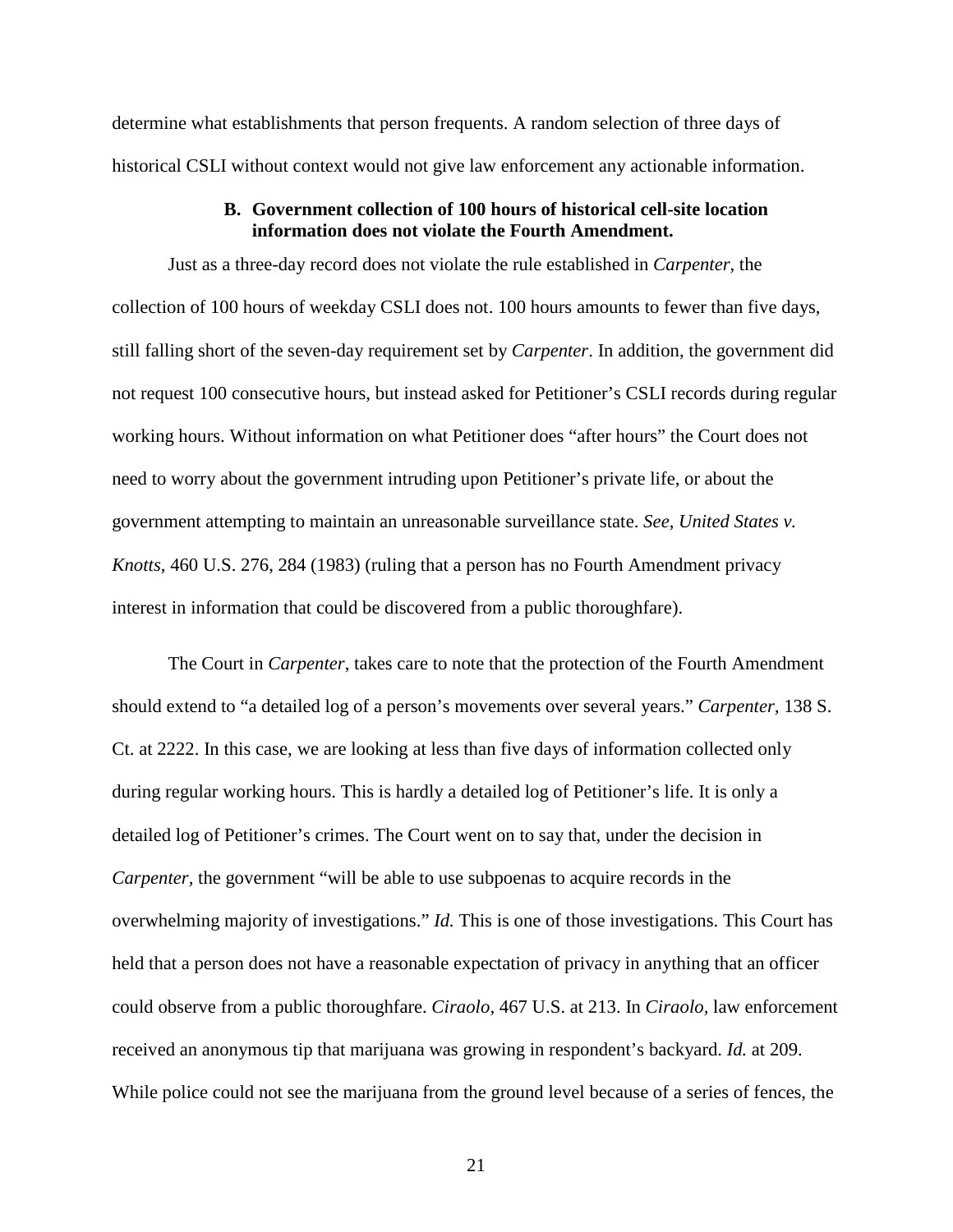highest being 10 feet tall, enclosed the yard, they flew over the property and identified marijuana plants. *Id.* The Court ruled that this was not a search in violation of the Fourth Amendment because the police do not need a warrant for what is visible to the naked eye. *Id.* at 215.

Instead of obtaining Petitioner's historical CSLI, law enforcement could have tailed him during working hours. They would have been able to go home every night, see their families, get a full night of rest, and then wake up the next day to continue surveillance. And that visual surveillance would provide them with far more detail that the CSLI information in this case, which was accurate only within 1,000 feet of Petitioner due to the scarcity of cell towers in the area. R. at 23. Like in *Ciraolo,* law enforcement had access to all of Petitioner's collected movements from a public thoroughfare. If an anonymous tip is enough to allow the government to overcome a 10-foot fence within the curtilage of a man's home, then specific and articulable facts establishing the justification for a court order are enough for the government to acquire historical CSLI in this case.

The Court in *Carpenter* also states that the government's position does not contend with the shifts in digital technology that make the tracking of a person's movements through CSLI possible. *Carpenter*, 138 S. Ct. at 2219. But these shifts in technology are exactly what enabled Petitioner to commit his crimes. As technology becomes more advanced law enforcement struggles to keep up. *See, e.g.,* Marc Goodman, "Crime has Gone High-Tech, and The Law Can't Keep Up," *Wired* (March 21, 2015) (found at: [https://www.wired.com/2015/03/geeks-guide](https://www.wired.com/2015/03/geeks-guide-marc-goodman/)[marc-goodman/\)](https://www.wired.com/2015/03/geeks-guide-marc-goodman/). To deny law enforcement reasonable access to technology and digital information is to ignore the realities of the digital age.

Collection of 100 hours of CSLI during specified hours does not violate the rule established in *Carpenter* because it does not provide a complete picture of Petitioner's personal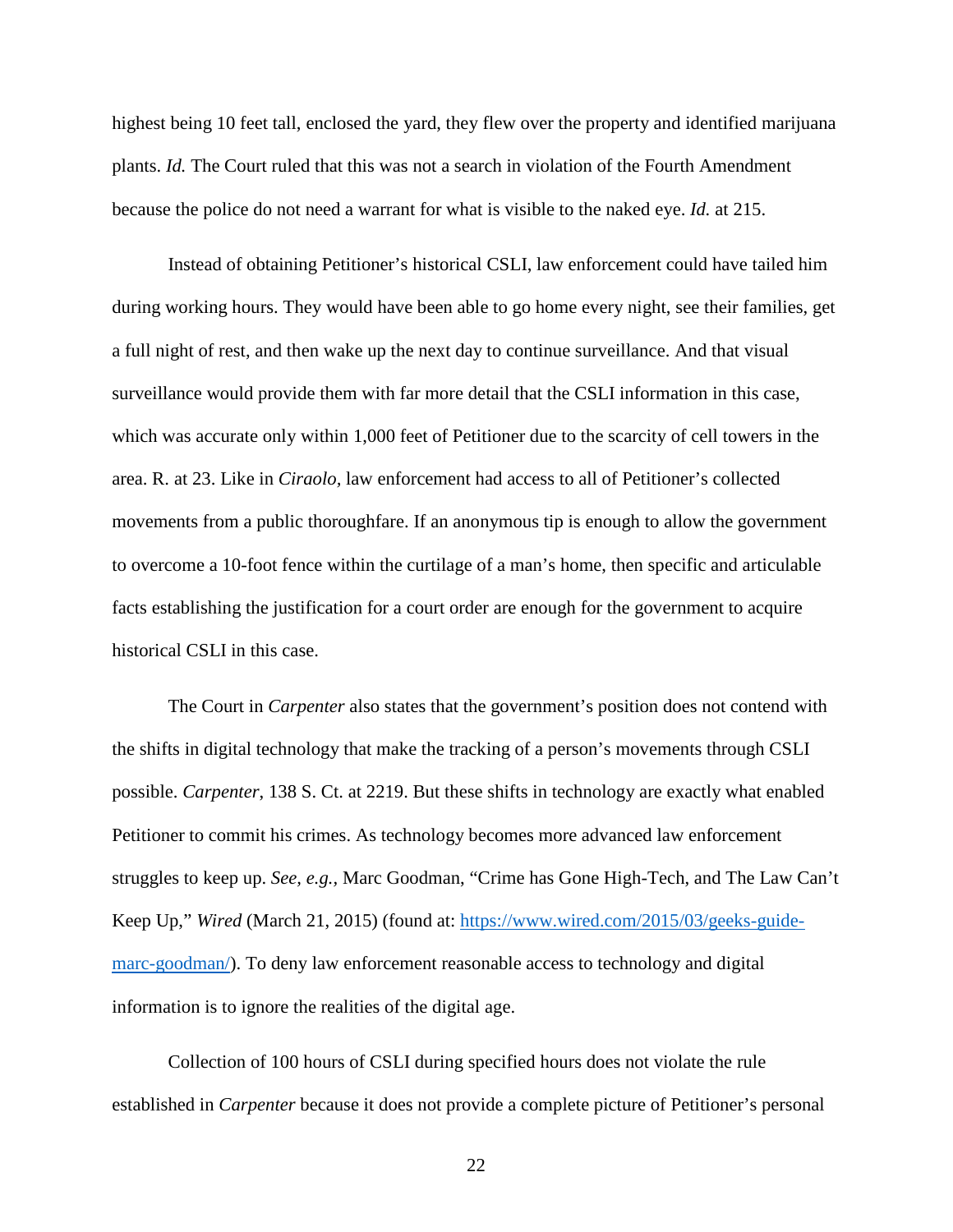life. *Carpenter,* 138 S. Ct. 2206. As established in *Knotts,* there is no privacy interest in information that can be discovered from public thoroughfares, and the information collected here was nothing more than Petitioner's public movements. *Knotts,* 460 U.S. 276, 284.

#### **C. Government collection of CSLI records from tower dumps do not provide insight into the intimate details of a person's movements and thus do not violate the Fourth Amendment.**

A tower dump provides "a download of information on all the devices that connected to a particular cell site during a particular interval." R. at 13. *Carpenter* does not apply to the government's request for CSLI records from a tower dump as it does not provide a diary of Petitioner's movements. No detailed information is revealed by the government asking which devices connected to which tower on a given day. The information collected is the same is what a security camera collects, and there are not significant Fourth Amendment concerns with the lawful placement of routine security cameras. *See, e.g., Carpenter,* 138 S. Ct. at 2220-21.

Instead the Court should apply the standards established in *Smith v. Maryland* and *United States v. Miller*, two of the cases that established the third-party doctrine. *Smith v. Maryland*, 442 U.S. 735, 743 (1979); *United States v. Miller*, 425 U.S. 435, 443 (1976). In *Smith*, a woman was robbed and being harassed by the perpetrator of the crime, Petitioner in the case. *Id.* at 737. After the police discovered the name of the Petitioner, they asked that the phone company install a pen register at its central office and record the numbers dialed from the phone in Petitioner's home. *Id.* The register revealed that the Petitioner had called the woman, so he was arrested and charged. *Id.* Petitioner sought to suppress "all fruits derived from the pen register" because the police did not obtain a warrant for its installation. *Id.* However, the pen register tape and the evidence stemming from it were admitted at trial and Petitioner was convicted. *Id.* at 738. This Court determined that a warrant was not necessary for the police to order the installation of the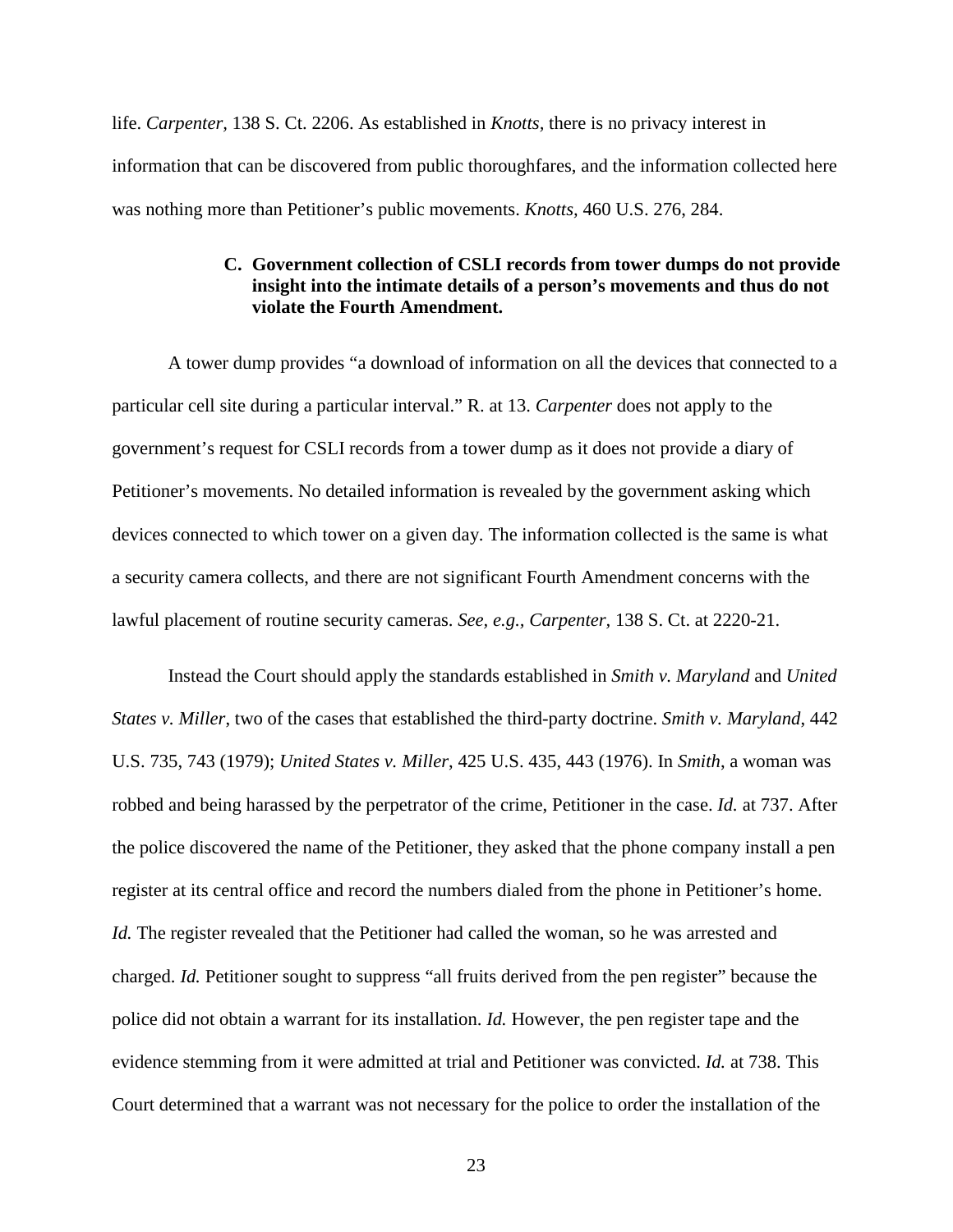pen register because Petitioner did not have a reasonable expectation of privacy to the numbers he dialed on his phone. *Id.* at 742.

In *Miller,* police received a tip that lead them to stop a truck occupied by two of respondent's co-conspirators. *Miller,* 425 U.S. at 437. The truck contained materials used for distilling whiskey. *Id.* The following month a warehouse rented to respondent caught fire, and in the course of addressing the blaze law enforcement discovered a distillery, nontax-paid whiskey, and related paraphernalia. *Id.* Two weeks later agents from the Alcohol, Tobacco and Firearms Bureau presented subpoenas to the bank where respondent maintained accounts and obtained several records related to his accounts. *Id.* at 437-438. Respondent in *Miller* was convicted of possessing an unregistered still and with carrying on the business of a distillery with intent to defraud the Government of whiskey tax in the District Court, after his motion to suppress was overruled. *Id.* at 436. This Court found that there had not been an intrusion into an area in which respondent had a protected Fourth Amendment interest because the documents collected were not his private papers. *Id.* at 440.

In this case, the tower dump is more similar to the collection of information in both *Smith* and *Miller* because it does not contain any personal information and is simply a business record. R. at 14. While pen registers may still have their use, a tower dump today is its modern equivalent. In 1979 the Court found in *Smith* that there was no privacy interest in the numbers a person dials from his or her phone, given its limited capabilities. *Smith*¸ 442 U.S. 735, 742. A tower dump is equally limited in its capabilities. It shows only what phone numbers have connected to a given tower during a specific period. If it is not a search to discover which numbers are dialed, it stands to reason that it is not a search to find out how the call was connected.